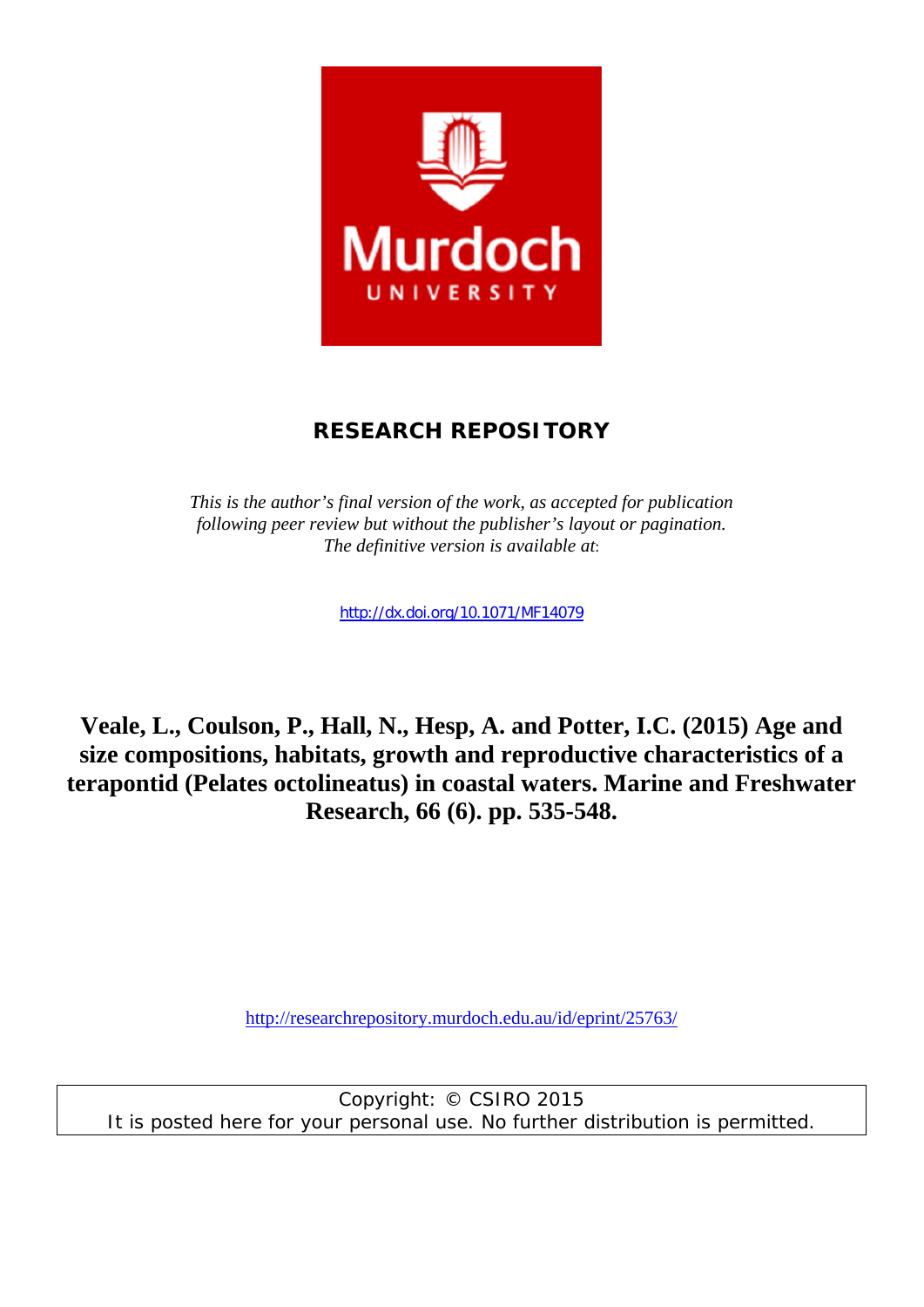# **Age and size compositions, habitats, growth and reproductive characteristics of a terapontid (***Pelates octolineatus***) in coastal waters**

Lauren Veale<sup>A</sup>, Peter Coulson<sup>A</sup>, Norman Hall<sup>AB</sup>, Alex Hesp<sup>AB</sup> and Ian C. Potter<sup>AC</sup>

A Centre for Fish and Fisheries Research, Murdoch University, South Street, Murdoch, WA 6150, Australia.

B Western Australian Fisheries and Marine Research Laboratories, Department of Fisheries, Post Office Box 20, North Beach, Perth, WA 6920, Australia.

 $\rm ^c$  Corresponding author. Email: i.potter@murdoch.edu.au

## **Abstract**

This study of *Pelates octolineatus* is the first to use individually aged fish to describe the life cycle of a terapontid, a speciose and abundant Indo-West Pacific family. On the lower west Australian coast, this species uses dense seagrass as a nursery area and, after  $\sim$ 1 year of life when approaching 100 mm in total length (TL), moves into deeper waters over sparser seagrass where it matures at the end of its second year at ~140–170 mm. The maximum TL and age were 256 mm and 10 years. A modified von Bertalanffy curve, allowing for a linear increase in the growth coefficient with age, improved the fit to the lengths at age of older *P. octolineatus*. Growth was even better described by extending this model to allow for seasonality through incorporating a sine-based curve. This model described well the seasonality exhibited by modal progressions in monthly length–frequency distributions. Instantaneous growth rates, particularly of the youngest age classes, peaked in the warm, summer months and the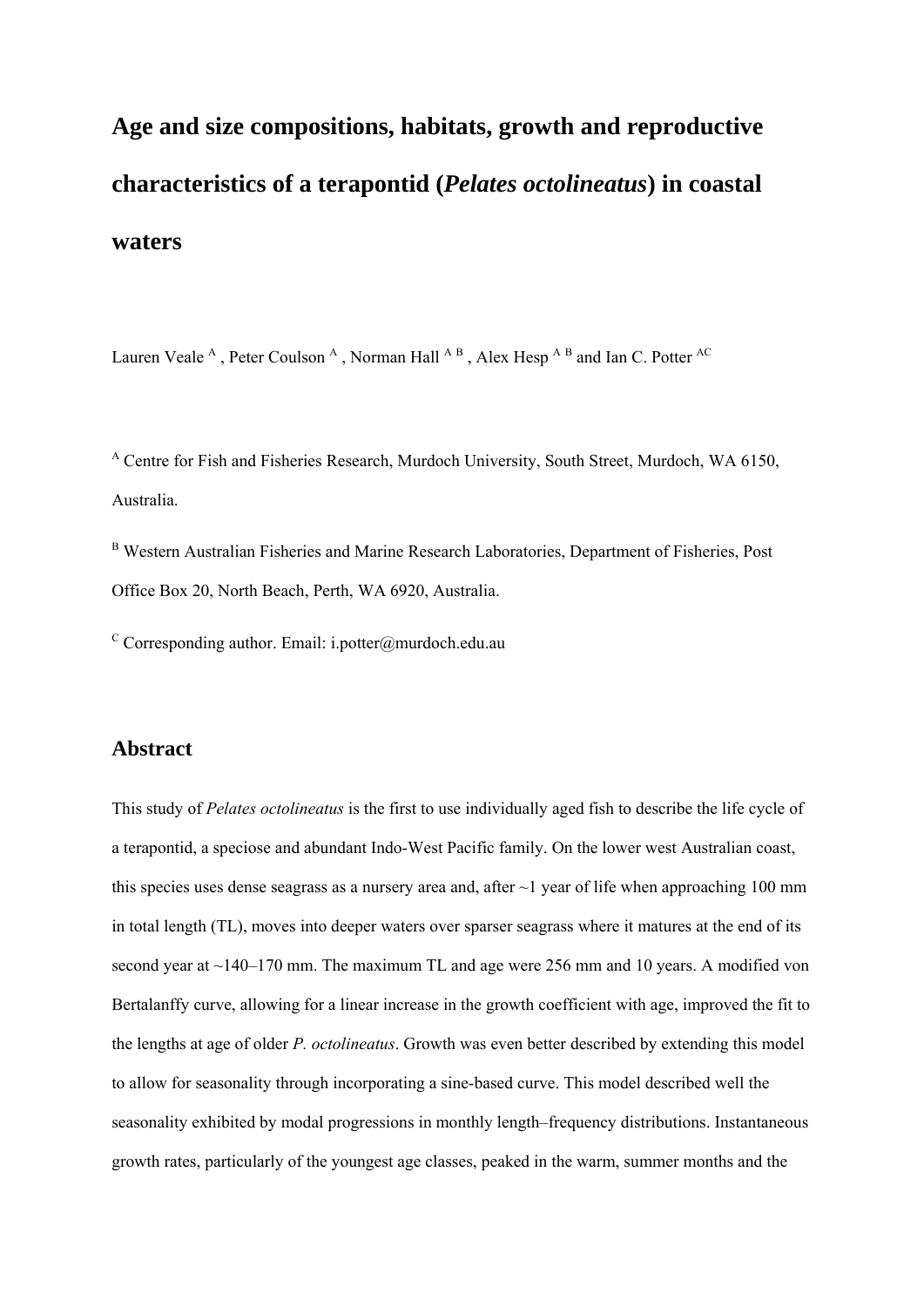amplitude of seasonal change in these rates declined with increasing age. Gonadal recrudescence occurred in early spring as temperature and day length increased and spawning peaked in late-spring to mid-summer when temperatures were approaching their maxima.

**Additional keywords:** Grunters, movements, seagrass, sine curve-based seasonal growth model, south-western Australia.

## **Introduction**

Numerous fish species spawn in coastal waters and use, as a nursery area, the sheltered habitats found in inshore waters such as seagrass, surf zones, rocky shores, mangroves and unvegetated soft substrata (Bennett 1989; Harmelin-Vivien *et al.* 1995; Valesini *et al.* 2004), with some of these species also employing those in estuaries for this purpose (Blaber and Blaber 1980; Vasconcelos *et al.* 2008; Woodland *et al.* 2012; Potter *et al.* 2013). Following the completion of their juvenile phase, many of these marine species move into deeper coastal waters, to different habitats, or to both, where they mature and spawn (e.g. Blaber 2000; Hesp *et al.*2004; Able 2005).

The growth of many fish species is seasonal, occurring more rapidly in the warm summer than cool winter months (Pitcher and Macdonald 1973). Although descriptions of the growth of most marine species have not employed a model structure that takes such seasonality into account, seasonal models have been shown, in certain cases, to provide a better fit to the lengths at age than those derived using a traditional von Bertalanffy growth curve (e.g. McGarvey and Fowler 2002; Porch *et al.* 2002; García-Berthou *et al.* 2012).

The Terapontidae (Grunters or Tigerperches) contains ~48 fish species representing 16 genera, including the genus *Pelates* (Nelson 2006). This family is widely distributed in the marine coastal, brackish and freshwaters of the Indo-West Pacific from Africa to Japan, Fiji and Samoa, with at least 22 of these species occurring in Australian waters, where some are particularly abundant (Morgan *et al.* 1998; Davis *et al.* 2011). Seagrass provides a nursery habitat for the eastern striped grunter *Pelates*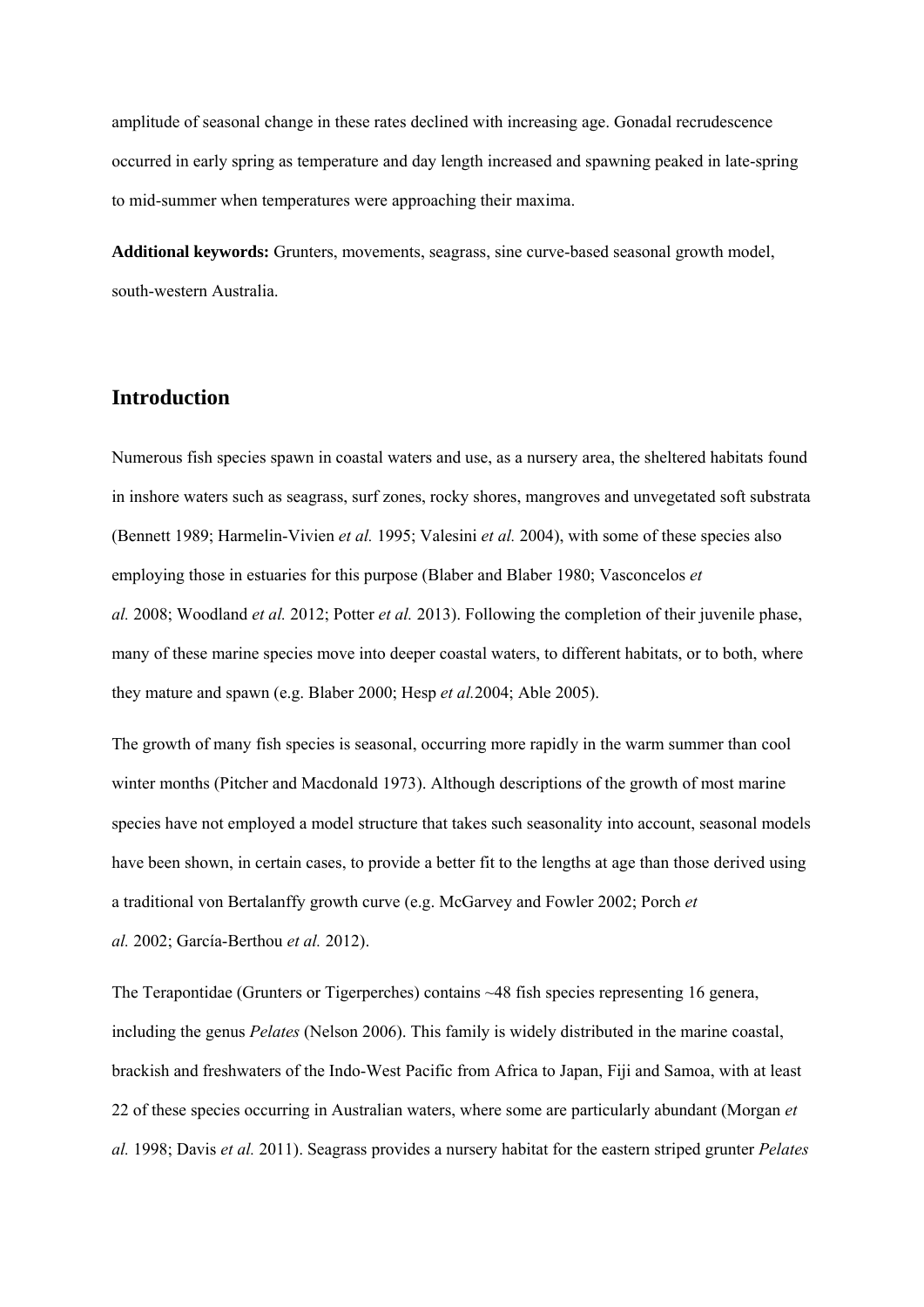*sexlineatus* in estuaries in eastern Australia (Smith and Suthers 2000) and for its congener the western striped grunter *Pelates octolineatus*and the sea trumpeter *Pelsartia humeralis* in coastal marine waters in south-western Australia (Valesini *et al.* 1997, 2004; Crawley *et al.* 2006; Wakefield *et al.*2013). The young juveniles of *P. sexlineatus* settle in shallow, fine-scale seagrass beds, and especially of *Zostera capricorni* (Smith and Suthers 2000), and then, as they increase in age and size, move out into deeper waters over larger seagrass, i.e. *Posidonia australis* (K. Smith, pers. comm.). Because *P. octolineatus* is the most abundant of all teleosts in the seagrass meadows of Shark Bay on the west coast of Australia, and consumes the entire widths of seagrass blades, this terapontid could have a marked effect on the biomass of this seagrass and thus play a major role in the structure and function of that macrophyte habitat in at least this large sub-tropical embayment (Burkholder *et al.* 2012).

Although the catches of *P. octolineatus* were low in fish samples collected along the lower west coast of Australia during extensive trawling in water depths of 5–15 m and 1–4 km from the shore, they did contain large individuals (Hyndes *et al.* 1999), indicating that *P. octolineatus* migrates further from the shore and into deeper waters as it increases in size and age. The larger individuals of this terapontid make small contributions to the commercial and recreational catches in South Australia (Fowler *et al.* 2008) and, although sold very occasionally in fish markets in Western Australia, are not targeted by recreational fishers in that state.

Although terapontid species are abundant in various regions and occupy a range of environments, detailed composite studies of the age composition, growth and reproductive biology of the species in this family have been undertaken only in the case of the yellowtail grunter *Amniataba caudavittata* in a south-western Australian estuary (Potter *et al.* 1994; Wise *et al.* 1994). In that study, however, the growth zones in whole otoliths could only be used to age fish up to 18–22 months old, which meant that age compositions and growth had to be determined by analysing modal progressions in length– frequency distributions (Wise *et al.* 1994). Those data still clearly revealed, however, that the growth of this essentially sub-tropical terapontid was seasonal in this temperate estuary and was greatest in the warmer months of the year. There were also indications from length–frequency data that those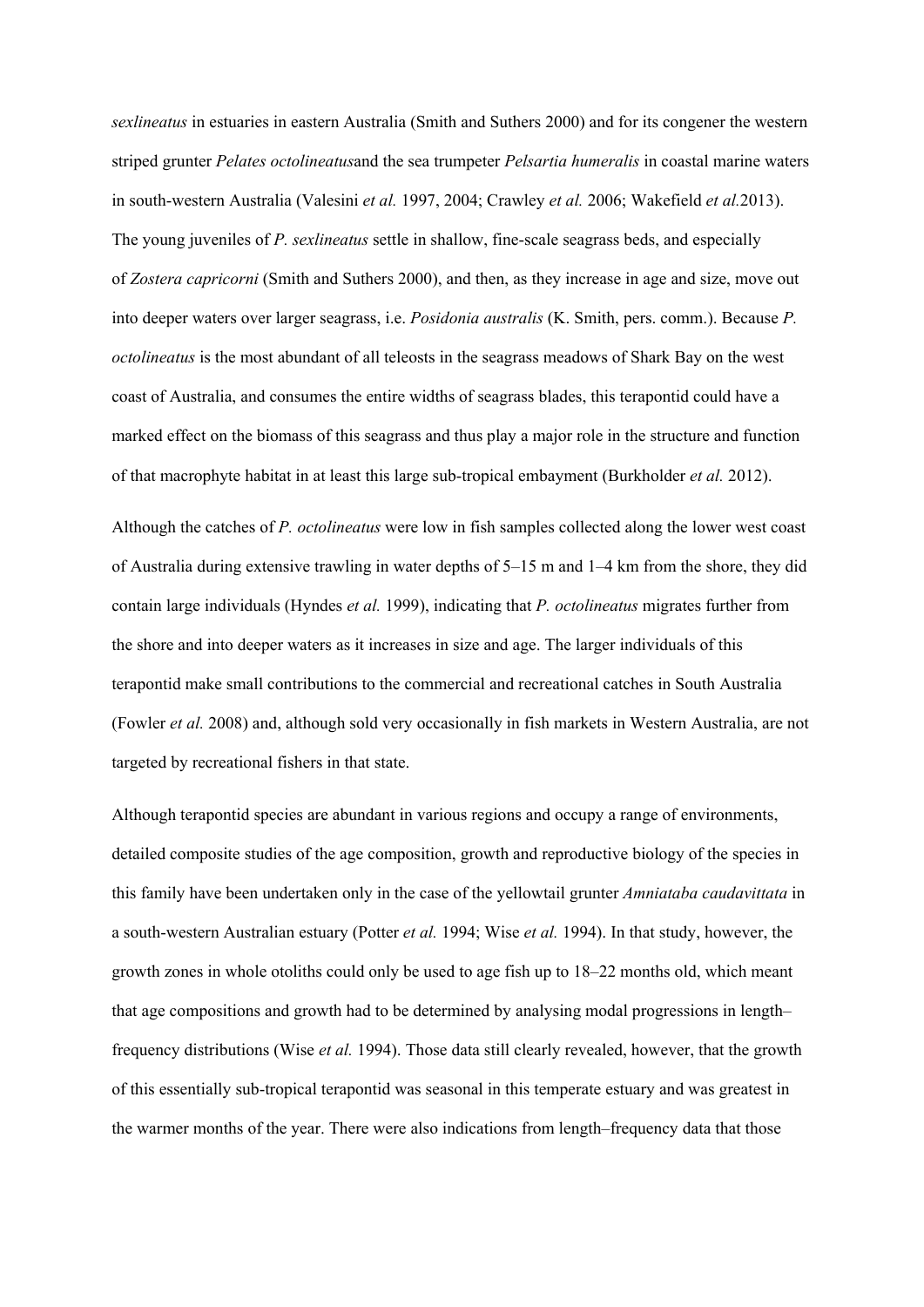individuals of *P. octolineatus* that enter estuaries exhibit seasonal growth in these systems and that spawning occurs during spring and summer in coastal marine waters (Potter *et al.* 1983).

Samples of *P. octolineatus* were obtained from nearshore, shallow (≤2 m) and deeper, more offshore  $(\sim2-15 \text{ m})$  waters in coastal marine embayments on the lower west coast of Australia. The resultant data were used to determine the size and age compositions, habitats, growth and reproductive characteristics of this terapontid. The analyses were aimed initially at testing the hypothesis that, with increasing age and size, *P. octolineatus* moves from its nursery areas in dense seagrass meadows into deeper waters where it matures and spawns. Emphasis was placed on determining the sizes and ages when such movements occur and at which maturity is attained. The hypotheses were tested that, like many temperate species that spawn in summer (Lam 1983), gonadal recrudescence is associated with increasing water temperature and day length and that spawning is initiated when water temperatures are rising. The lengths at age of *P. octolineatus* were used to test whether a seasonal growth model yielded a better fit to the lengths at age than that produced by a traditional von Bertalanffy growth curve.

## **Materials and methods**

#### *Sampling regime and analyses of abundances*

*Pelates octolineatus* was sampled by seine netting throughout the dense seagrass meadows (mainly *Posidonia sinuosa*) in the nearshore, shallow (<1.5 m) and sheltered waters of Mangles Bay at the southern end of the large marine embayment of Cockburn Sound, on the lower west coast of Australia (Fig. 1). The seine net, which was 21.5 m long and 1.5 m high and consisted of two 10 mlong wings of 9-mm mesh and a 1.5-m bunt of 3-mm mesh, covered an area of 116  $m<sup>2</sup>$ . The net was laid parallel to the shore and the ends of its wings pulled inwards to form a semi-circle within the seagrass and then dragged onto the beach. Note that nearshore sampling focussed on Mangles Bay, because its nearshore waters were known to contain substantial areas of dense seagrass, which constitute the dominant habitat of this terapontid (Valesini *et al.* 2004; Wakefield *et al.* 2013). *Pelates*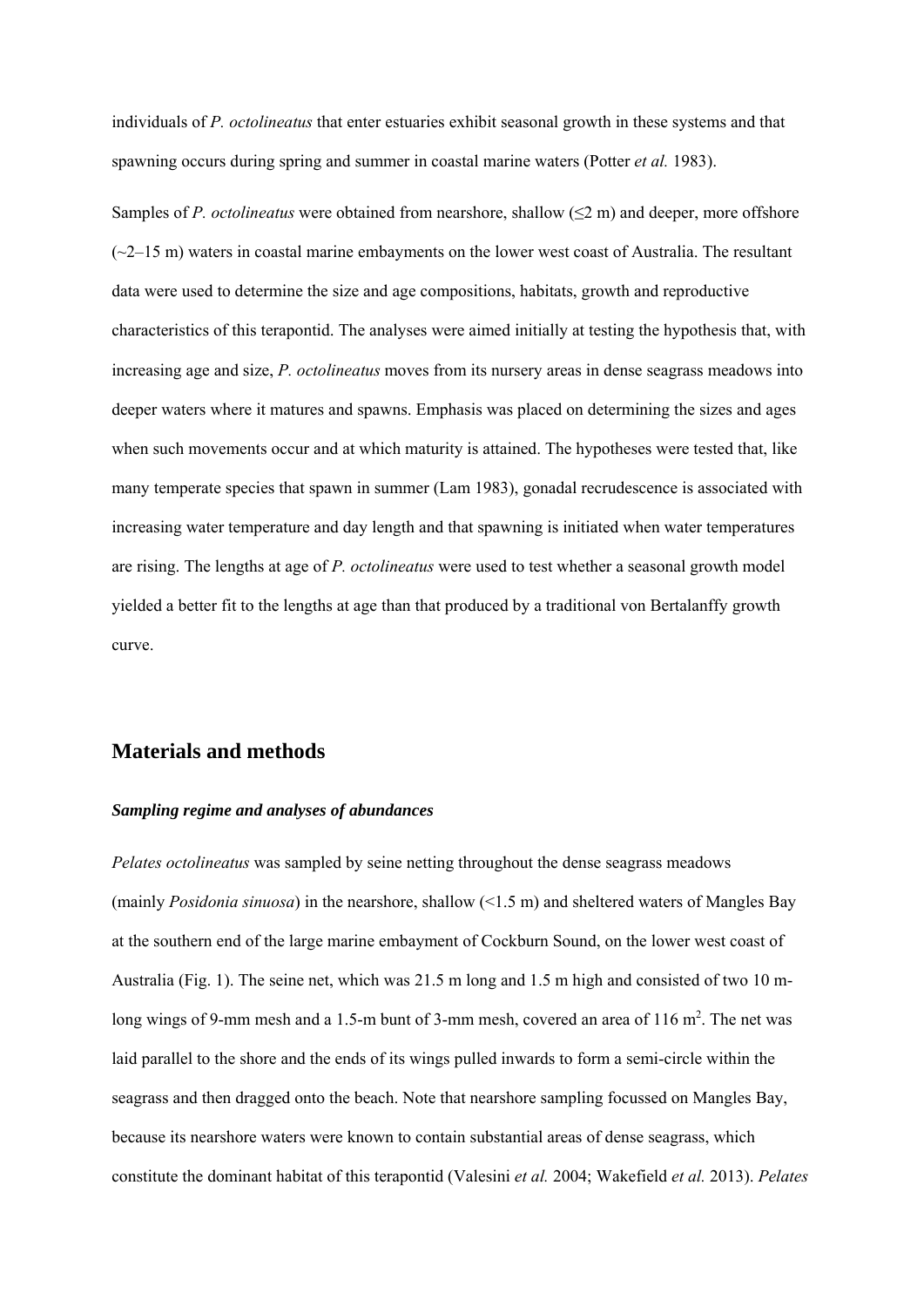*octolineatus* was also sampled throughout seagrass (mainly *P. sinuosa*) in the immediately adjacent offshore, deeper (~2–8 m) waters of Mangles Bay and in corresponding patchy seagrass beds at similar water depths of Safety Bay in the northern region of Warnbro Sound (Fig. 1). These waters were sampled from a boat by rod and line, using small (size 12) long-shank hooks and employing squid (*Sepioteuthis australis*) and prawns (*Kishinouyepenaeopsis cornuta*) as bait. Note that sampling of the waters in both Mangles Bay and Safety Bay covered regions that stretched ~1 km along the coastlines of those bays.

The nearshore and offshore waters in Mangles Bay and the offshore waters in Safety Bay were sampled monthly from March 2009 to February 2011 and from June 2009 to February 2011 respectively. In each month, seine netting was undertaken at three nearshore sites,  $\sim$ 50 m apart, in Mangles Bay, and rod and line fishing was conducted over an area of  $\sim$ 1–2 km<sup>2</sup> for 4–6 h at a distance of 200–500 m from the shore. On each sampling occasion, the salinity and water temperature at each site were measured in the middle of the water column using a Yellow Springs International Model 85. The durations of daylight in the sampling area during this study were obtained from the website www.timeanddate.com.

The numbers of *P. octolineatus* sampled at each site in Mangles Bay using the 21.5-m net in each corresponding season of the year were subjected to one-way ANOVA to determine whether the relative abundances of this species in these nearshore waters change significantly during the year. The numbers of *P. octolineatus* were shown, by a plot of the natural logarithms of the means and standard deviations of the data for each season, to require a  $1/(x + 1)$  transformation to meet the test assumption of homogeneous dispersions among *a priori* groups (Clarke and Warwick 2001). Levene's test demonstrated that this transformation stabilised the variances.

#### *Age determination*

The total mass (M) and total length (TL) of each *P. octolineatus* were recorded to the nearest 0.01 g and 1 mm. The sagittal otoliths were removed from all *P. octolineatus* caught in the marine bays in each month, except when, with seine netting, a sample exceeded 100 fish, in which case the otoliths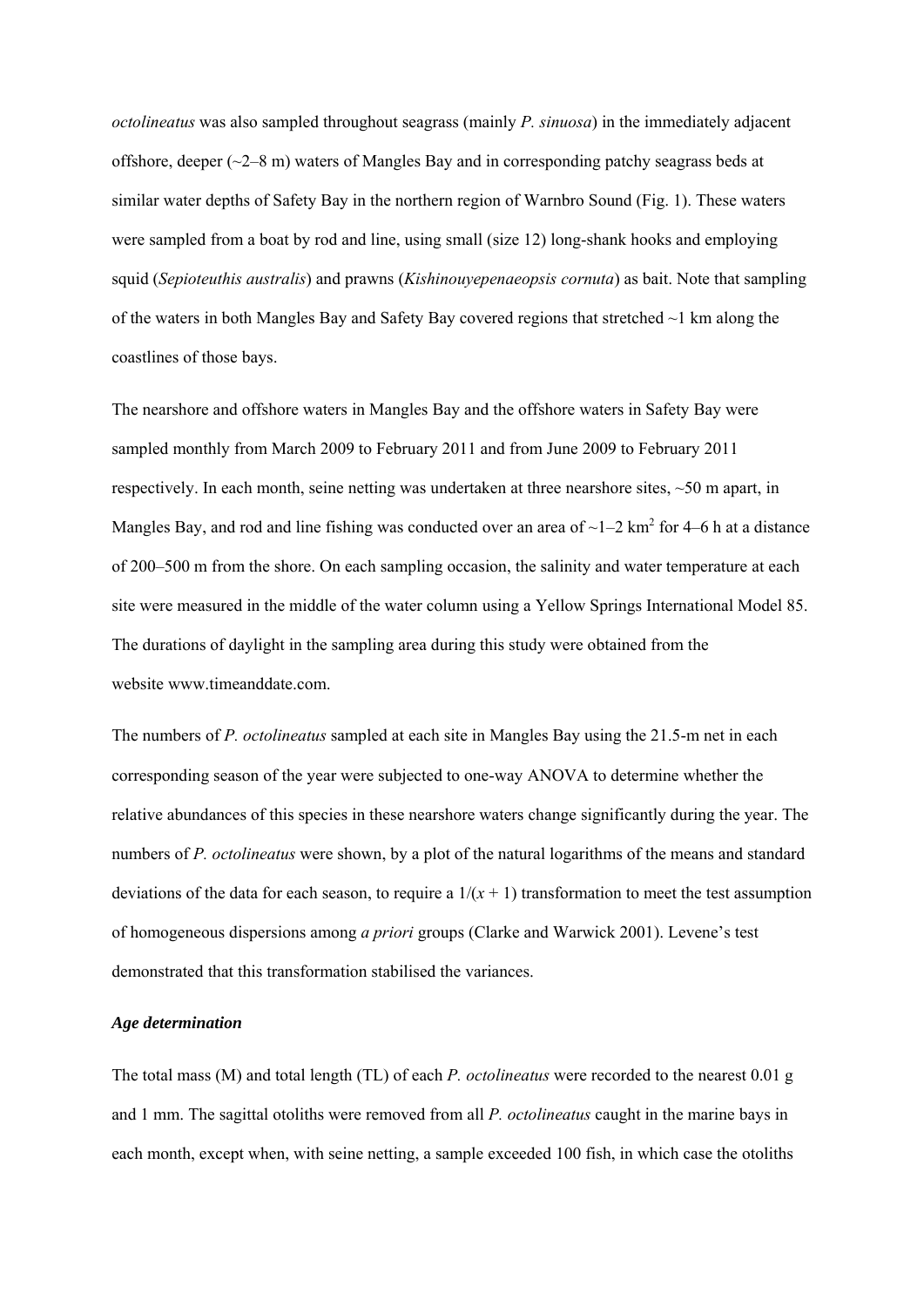were removed from a random subsample of 25–50% of those fish for analyses. One of the sagittal otoliths from each fish was cleaned, embedded in clear epoxy resin, and cut transversely through the primordium into ~0.3-mm sections employing a Buehler IsoMet low speed saw and mounted on microscope slides under glass coverslips using DePX mounting adhesive. Each otolith section was examined against a black background employing a Leica Mz7.5 dissecting microscope and reflected light. A digital image of each otolith section was recorded with a Leica DC300 camera and analysed using the computer imaging package Leica Application Suite (*ver.*3.0), which enabled the opaque zones to be readily identified and counted. Because the otoliths of *P. octolineatus* are fragile, the selected otolith was sometimes damaged on removal or during sectioning and thus the other otolith from that fish was then sectioned. For  $\sim$ 10% of fish, both otoliths were damaged or did not possess clearly defined opaque zones and could not therefore be used for ageing.

The opaque zones in each sectioned otolith were counted twice by the first author and on a third occasion when those counts were not the same. In the latter cases, which occurred with only  $\sim$ 5% of the otoliths, the third count was always the same as one of the first two counts and was thus used for ageing. The level of precision of the final counts for a subsample of 200 otoliths covering a wide size range of fish was assessed by comparing these counts with those obtained independently for the same otoliths by an experienced reader of otoliths (P. Coulson). The resultant overall coefficient of variation of 3.7% was below the 5% reference level regarded as an acceptable level of agreement by Campana (2001).

The trends exhibited by the mean monthly marginal increments (MIs) on otoliths were then used to validate that a single opaque zone is typically formed annually in the otoliths of *P. octolineatus*. The MI is defined as the distance between the outer edge of the single or outermost opaque zone of the otolith and the periphery of the otolith. The MI was expressed as a proportion of either the distance between the primordium and the outer edge of the single opaque zone in otoliths with only one zone, or as the distance between the outer edges of the two outermost opaque zones in otoliths with two or more such zones. All distances were measured to the nearest 0.01 mm (using Leica Application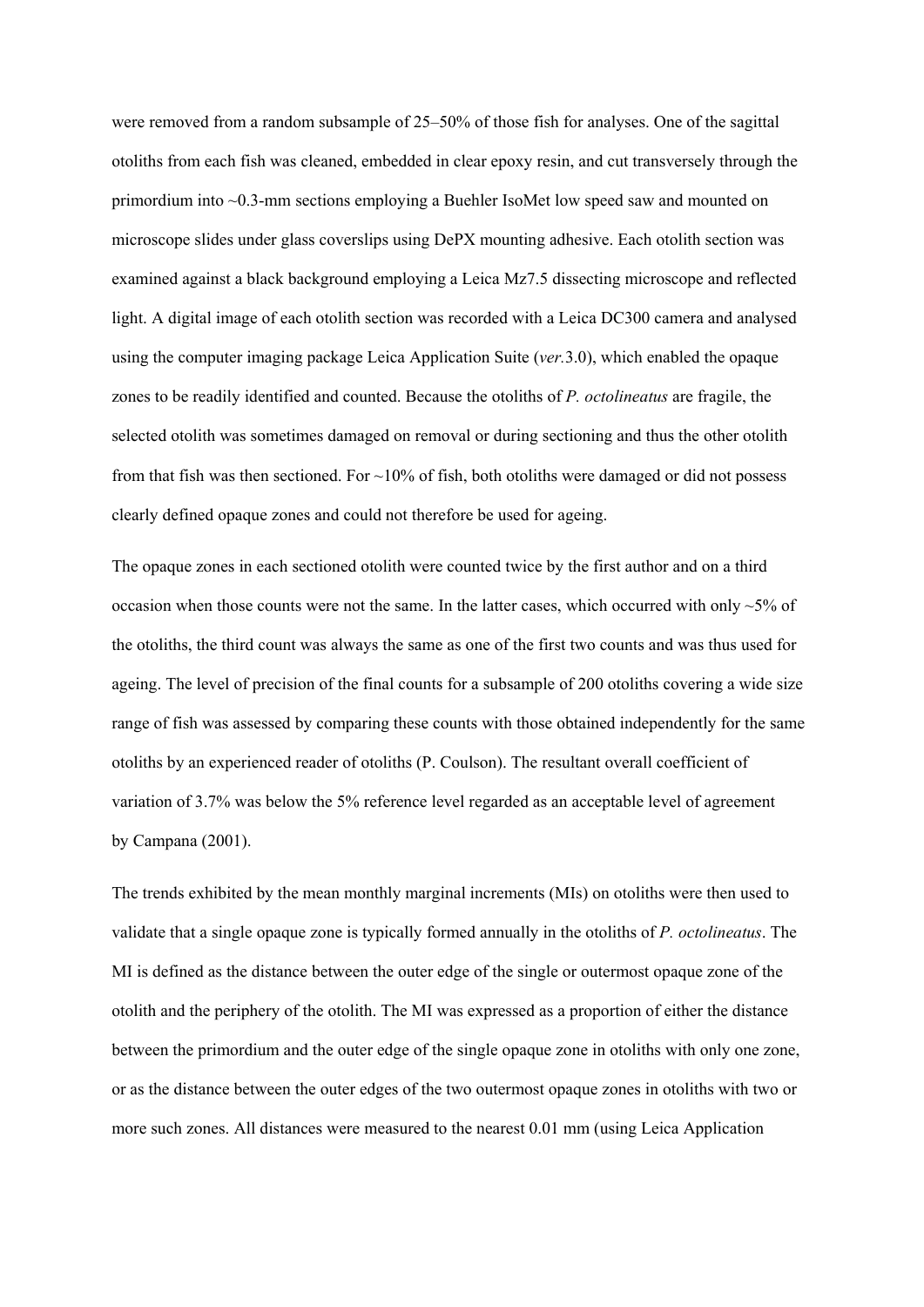Suite *ver.*3.0) and along the same axis on the anterior side of the otolith near the sulcus and perpendicular to the opaque zones.

Each individual was assigned an age based on its date of capture, the number of opaque zones in its otolith, the time of year when opaque zones typically become delineated from the otolith periphery and a designated 'birth' date of 1 December, which represents the approximate midpoint of the spawning period (see Results).

### *Growth*

The lengths at age of small *P. octolineatus*, i.e. <100 mm in Mangles Bay, whose sex could generally not be determined macroscopically, were assigned randomly, but in equal proportions, to the female and male datasets. The traditional von Bertalanffy growth curve was fitted separately to the lengths at age of fish. The curve is:

$$
L_j = L_{\infty} \{ 1 - \exp(-[k(t_j - t_0)]) \}
$$

where  $L_i$  represents the length of the *j*th fish, which has age  $t_i$ ,  $L_\infty$  is the asymptotic length, *k* is the von Bertalanffy growth coefficient and  $t_0$  is the age at which the length of the fish is expected to be zero. Because the lengths at age of the older fish approach the asymptote more rapidly than predicted by the traditional von Bertalanffy curve (see Results), this growth model was enhanced to allow for a linear increase in the growth coefficient (*k*) with increasing age (i.e.  $k_i = k_1 + k_2(t_i - t_0)$ ). The resultant enhanced growth model was:

$$
L_j = L_{\infty} \{ 1 - \exp(-[(k_1 + k_2[t_j - t_0])(t_j - t_0)]) \}
$$

Because plots of the distribution of the lengths *v.* age of *P. octolineatus* showed that growth was seasonal, the above model was extended by modifying the seasonal growth model of Somers (1988) to allow for the proposed linear trend in *k* with respect to age. Thus, with a slight change in the symbols used:

$$
L_j = L_{\infty} \bigg\{ 1 - \exp \bigg[ -(k_1 + k_2[t_j - t_0]) \bigg( t_j - t_0 + \frac{C}{2\pi} [S(t_j) - S(t_0)] \bigg) \bigg] \bigg\}
$$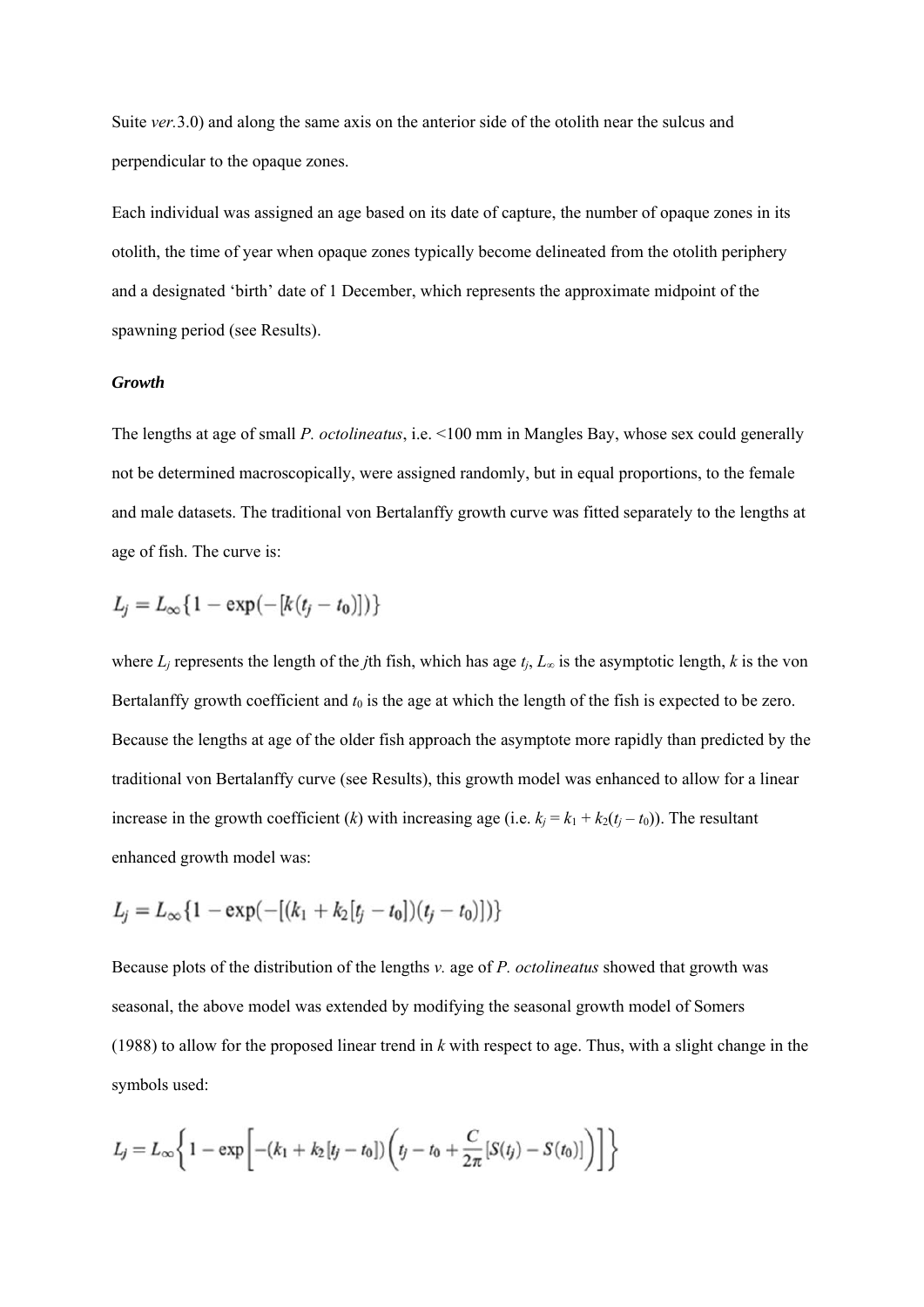where  $L_i$  and  $t_i$  are the respective length and age of fish *j*,  $S(t) = \sin[2\pi(t - t_c)]$ , *C* is a constant and  $t_c$  serves as the phase that shifts the sine curve (SC) with respect to the age  $t$ . That is,  $t_c$  determines the time within the year at which growth is at a maximum or minimum. In this model, the seasonality amplitude parameter (*C*) is constrained to values between 0 and 1.

The three growth models, i.e. traditional von Bertalanffy growth model, enhanced von Bertalanffy growth model and the SC-based seasonal model, were all fitted to the lengths at age of (1) females, (2) males and (3) all fish by minimising the negative log-likelihood (NLL) using the software program, R (R Core Team 2012). Values of the Akaike Information Criterion (AIC) were calculated from the NLL and number of parameters *K* as  $AIC = 2NLL + 2K$  (Burnham and Anderson 2002) for comparing the above fits to the lengths at age derived using the three growths curves and also a temperature-based seasonal growth model (see Supplementary material). Instantaneous rates of change in length with age were calculated from the fitted growth curves for ages covering the observed age ranges for *P. octolineatus.* All growth models were constrained to ensure that growth rates did not become negative, i.e. fish did not 'shrink' (McGarvey and Fowler 2002). Trends in residuals from the fitted models were examined to assess whether the curves adequately described the distributions of the lengths at age. A bootstrapping analysis was undertaken within the software package R for these datasets, by drawing 200 random samples (with replacement) from the data and refitting the model. The 2.5 and 97.5 percentiles of the resulting parameter estimates were accepted as approximate 95% confidence limits for the parameter. Likelihood-ratio tests were used to compare the three growth models for each sex and the growth of females and males.

#### *Reproduction*

The gonads of each *P. octolineatus* >100 mm were removed, weighed to the nearest 0.01 g and, on the basis of their macroscopic appearance, assigned to one of the following maturity stages, based on the criteria of Laevastu (1965): I = virgin, II = immature or resting, III = developing, IV = maturing,  $V/VI$  = prespawning/spawning,  $VII$  = spent,  $VIII$  = recovering/spent. The cut-off point of 100 mm was chosen as it was the approximate length above which all fish could be sexed. Note that stages V and VI were combined as it is sometimes not possible to distinguish between these two stages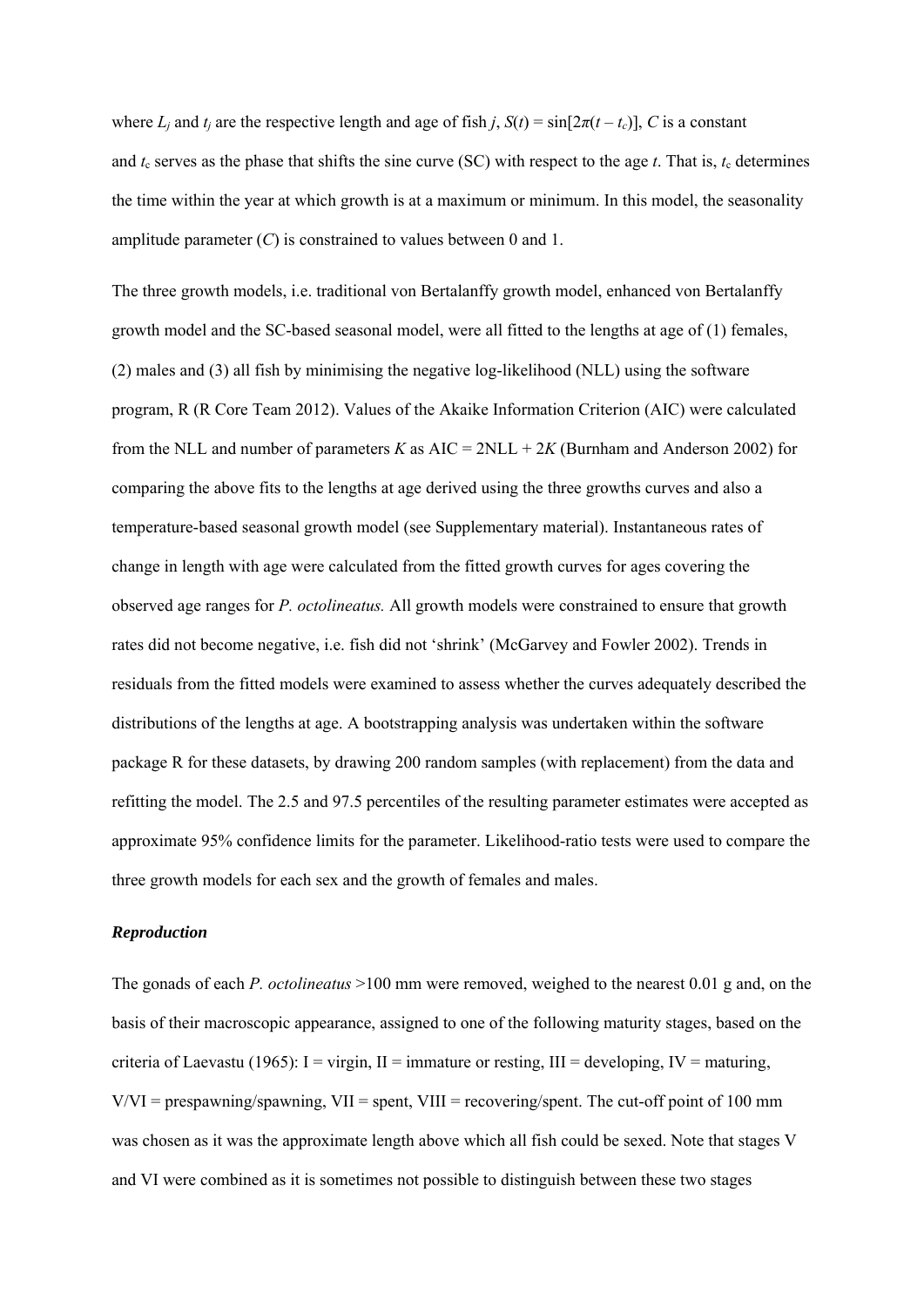macroscopically, i.e. when either or both migratory nucleus stage oocytes and post-ovulatory follicles, but not hydrated oocytes, are present.

Five ovaries and five testes of *P. octolineatus* at each gonadal stage in each month were subjected to histological examination to confirm that they had been staged correctly. These gonads were thus placed in Bouin's fixative for 24–48 h, depending on their size, and then dehydrated in a series of increasing concentrations of ethanol. The mid-region of these gonads were embedded in paraffin wax and cut into 6-μm transverse sections, which were mounted on microscope slides, stained with either Mallory's trichrome or Ehrlich's haematoxylin and eosin and examined using a compound microscope.

The gonadosomatic index (GSI) of each female and male greater than or equal to their respective total length at which 50% of *P. octolineatus* attain maturity (TL<sub>50</sub>) (i.e. 141 and 131 mm TL respectively, see Results) was calculated as:

$$
GSI = M_G/M \times 100
$$

where  $M_G$  is the mass of the gonad (g) and M the total mass of the fish (g). The resultant GSIs for both the females and males in each calendar month of the year were pooled and the mean monthly values and their standard errors then calculated for each sex.

#### *Length and age at maturity*

The lengths at which 50 and 95% of female and male *P. octolineatus* attain maturity (TL<sub>50</sub> and TL95 respectively), and their 95% confidence limits, were determined by logistic regression analysis. For this analysis, a fish caught during the spawning period was considered to possess 'mature' gonads when its gonads were at one of stages III–VIII, which assumes that such fish were destined to become mature or had already reached maturity during that period (see Results). The probability (*P*) that a female or male *P. octolineatus* of length TL was mature was determined as:

 $P = \{1 + \exp[-\ln(19)(\text{TL} - \text{TL}_{50})(\text{TL}_{95} - \text{TL}_{50})^{-1}]\}^{-1}$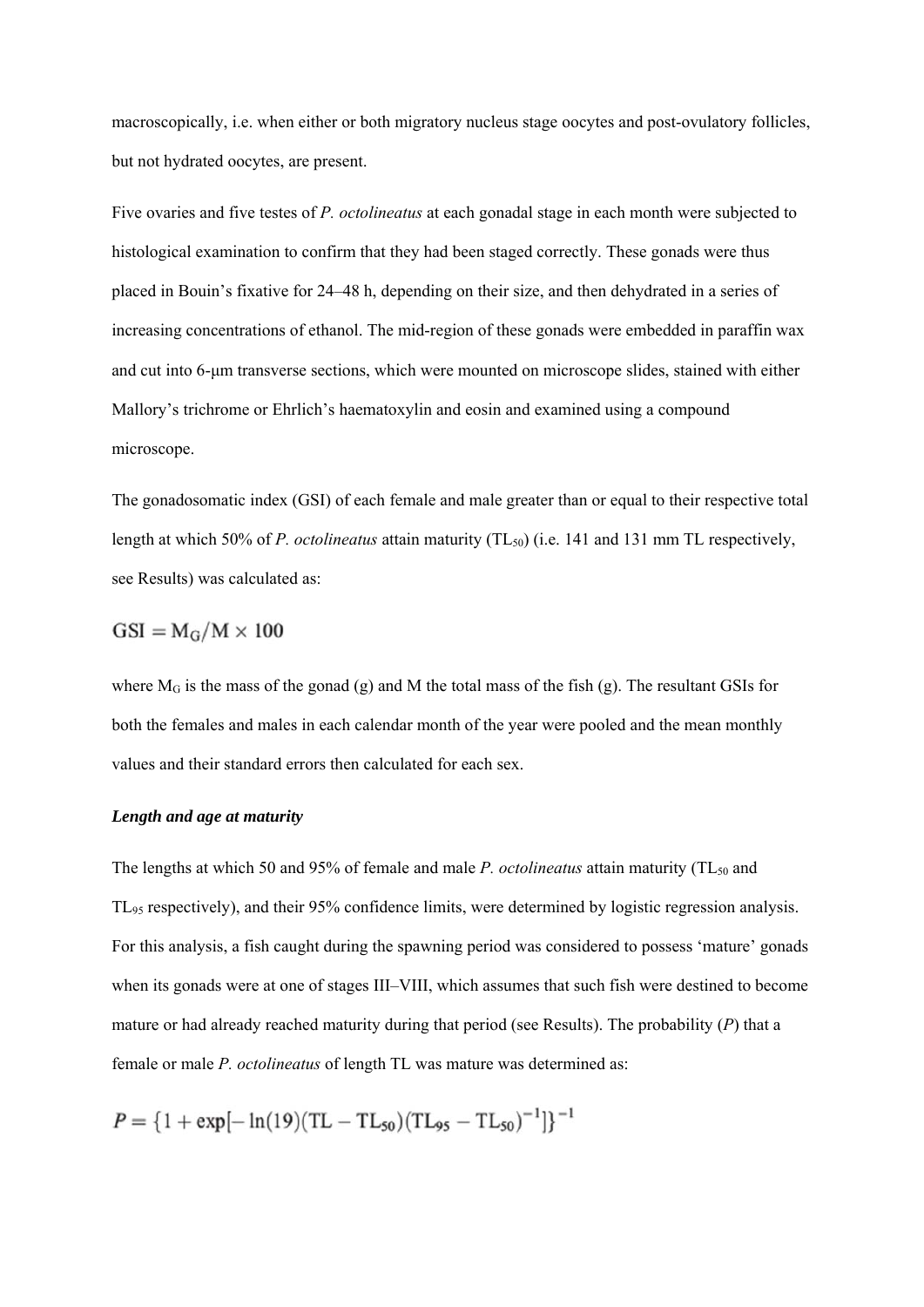This model was fitted by maximising the likelihood within R. Resampling with replacement, similar to that described for the growth analyses, was employed to determine the 95% confidence limits for the logistic parameters.

## **Results**

#### *Water temperature and salinity*

Mean monthly salinities in the marine bays remained similar throughout the year, ranging between 32.4 and 36.5, reflecting winter runoff in the first case and high evaporation rates in the second (data not shown). Mean monthly water temperatures in these bays increased from a minimum of 14.2°C in July to a maximum of 25.1°C in February and then declined sequentially in the ensuing months (Fig. 2*a*). Mean monthly daylight hours rose from their minimum value of 10.1 h in July to peak at 14.2 h in December and then declined to 10.3 h in June (Fig. 2*b*).

#### *Validation of ageing*

The region surrounding the primordium of the otolith of *P. octolineatus* is large and opaque and the first translucent zone is wide and diffuse. The otoliths of the new 0+ recruits, caught at lengths of 15– 55 mm in mid-summer (January) at the end of the spawning season, did not contain an opaque zone outside that translucent zone and this was also true for those of the corresponding cohort in the ensuing months, whose lengths remained discrete in sequential monthly length–frequency distributions (see later in Results). An opaque zone was first detected near the periphery of the otoliths of a few individuals in early summer (December), by which time the fish had reached 74–93 mm and represented individuals at the beginning of their second year of life. The first opaque zone is thus laid down during the first winter and early spring of life. Alternating opaque and translucent zones were clearly visible in sectioned otoliths of *P. octolineatus*, with the opaque zones (annuli) best defined on the anterior side of the otolith.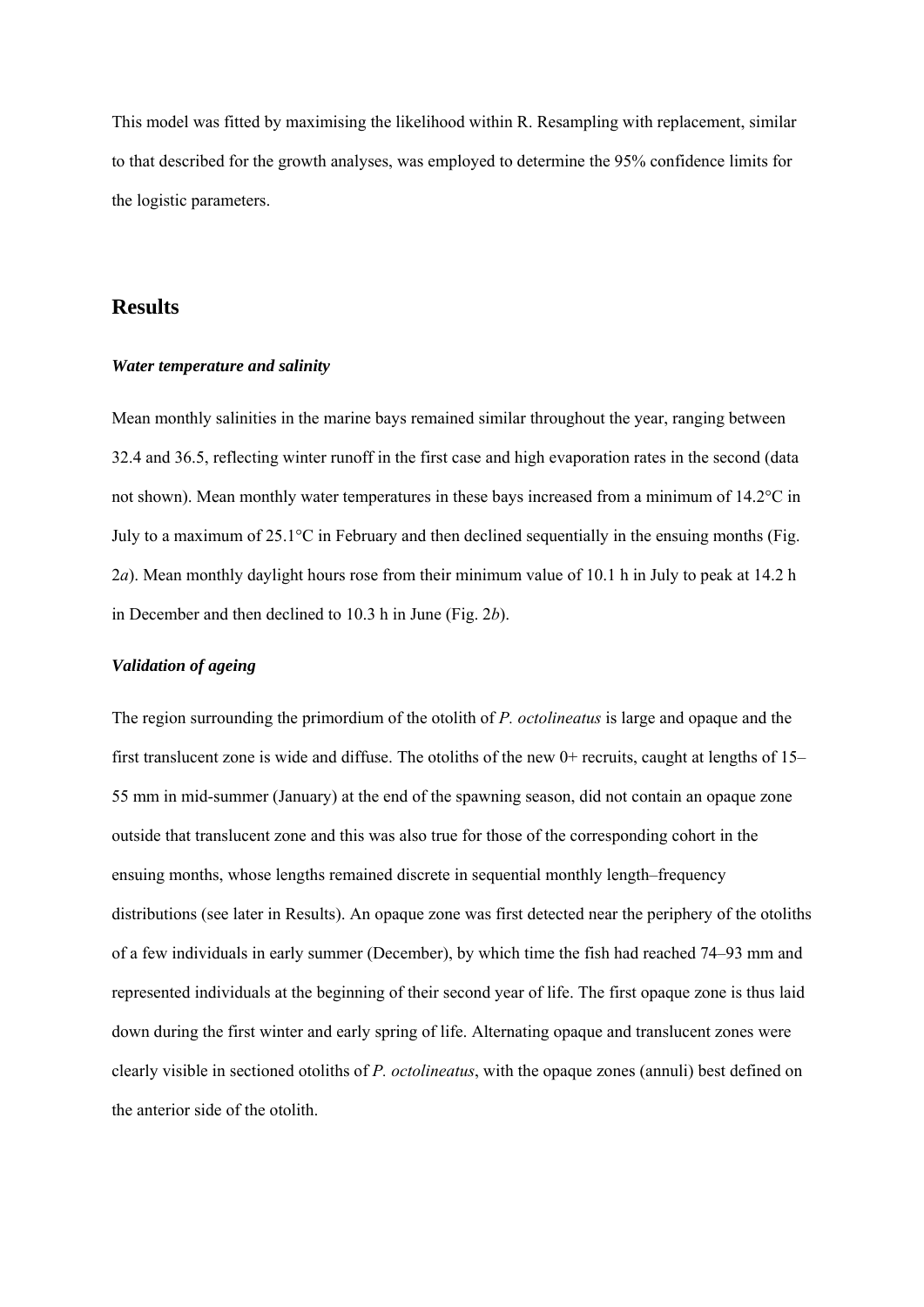The mean monthly MIs for otoliths with one opaque zone declined precipitously from a maximum of 0.28 in November to a minimum of 0.14 in January and then increased progressively during the ensuing months (Fig. 3). The trends exhibited throughout the year by the mean monthly MIs for otoliths with a greater number of opaque zones were similar, but declined to their minima slightly later, i.e. in February for otoliths with two or three zones and in March with those with greater than or equal to four opaque zones (Fig. 3). The single pronounced decline and then rise in the mean monthly MIs of otoliths, irrespective of the number of opaque zones, demonstrates that a single opaque zone is typically formed each year in the otoliths of *P. octolineatus* and that the number of such zones in these otoliths can thus be used for ageing this species.

#### *Abundance and length and age compositions*

The mean number of *P. octolineatus* caught using the 21.5-m seine net in the dense seagrass beds of shallow waters in Mangles Bay was relatively low in summer and then rose markedly in autumn following the completion of spawning, reflecting the recruitment of large numbers of new 0+ recruits into these sheltered waters (Fig. 4). The mean numbers declined in winter and increased only slightly in spring. Although the mean number of *P. octolineatus* recorded in autumn was far greater than in all other seasons, the catches in this month were highly variable, which accounts for the one-way ANOVA ( $P > 0.05$ ) failing to detect a significant difference among this and other seasons. The mean TL of *P. octolineatus* increased from 47 mm in summer to 60 mm in autumn, and remained at about this value during winter, before rising to 66 mm in spring (Fig. 4).

The TL of the *P. octolineatus* caught in the shallows of Mangles Bay ranged from 12 to 162 mm (*x* = 57 mm), with most measuring <100 mm and producing a modal length class of 50–74 mm (Fig. 5*a*). The samples were dominated by 0+ fish (94%) and contained only a few 1+ fish and one 2+ fish (Fig. 5*b*). The TL of female and male *P. octolineatus*, caught by rod and line in offshore waters of Mangles Bay and Safety Bay collectively, ranged from 124 to 256 mm  $(x = 195 \text{ mm})$  and 113–240 mm  $(x = 195 \text{ mm})$ 186 mm) respectively. Although the modal length class of females and males was the same, i.e. 175– 199 mm, the proportion of females in each length class was always greater than that of males (Fig. 5*c*). The majority of both sexes caught by rod and line belonged to the 1+ to 3+ age classes and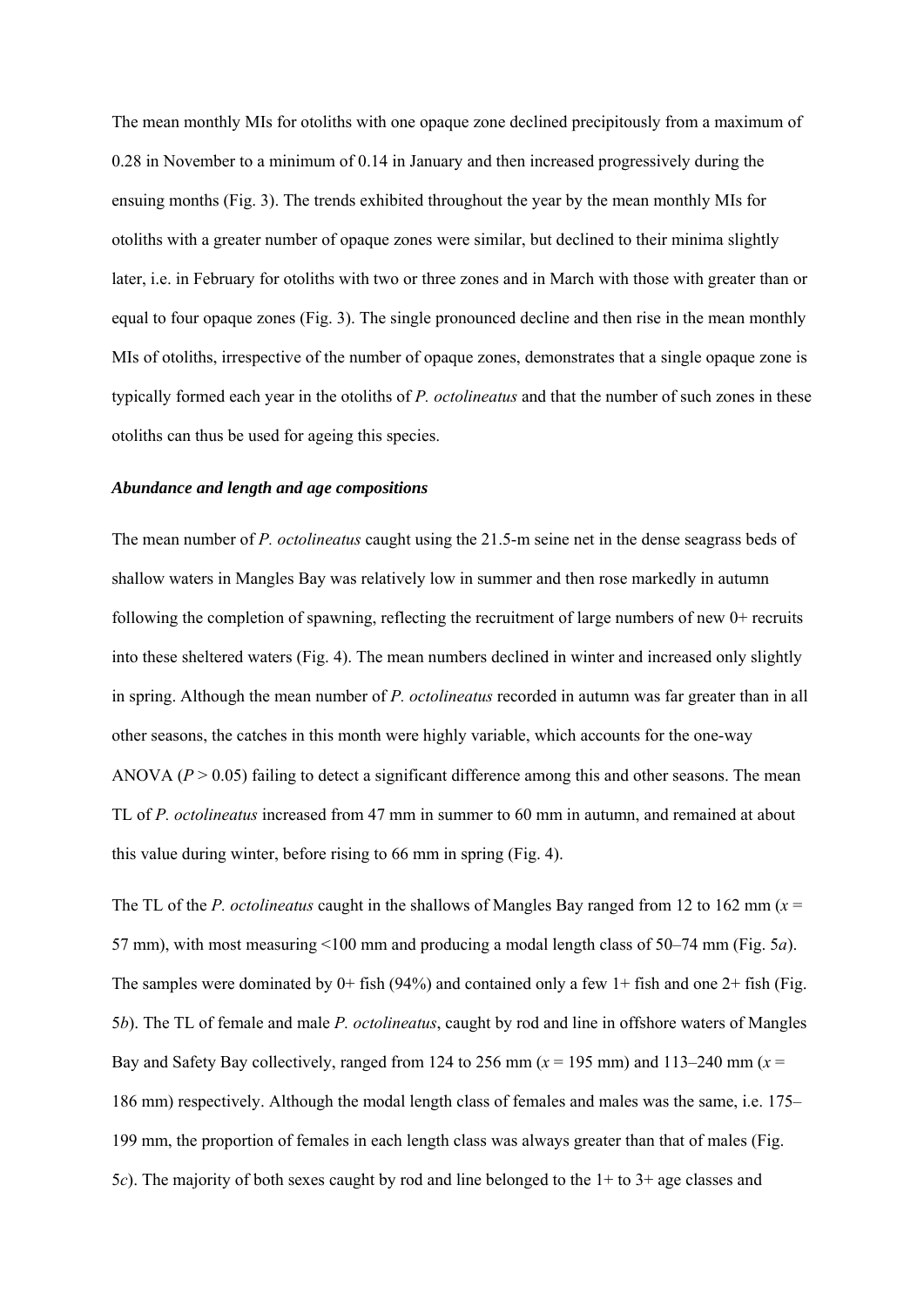produced a prominent modal age class of 2+ years (Fig. 5*d*). The samples also contained, however, several 4+ to 6+ fish and a few 7+ to 10+ fish. The maximum ages of female and male *P. octolineatus* were 10.2 and 9.2 years respectively.

The 0+ cohort of *P. octolineatus* was first caught in the seagrass meadows of Mangles Bay in December, when it was represented by a few fish with lengths of only 12–19 mm, the former being essentially the length at which this species metamorphoses (Neira *et al.* 1998), and then by far larger numbers in subsequent months (Fig. 6). The modal length class of that cohort in the seine net samples increased from 20–29 mm in January to 50–59 mm in April, where it remained until October, before increasing to 60–69 mm in November and then markedly so to 80–89 mm in December as the fish became 1+ years old. The trends exhibited by the modal length classes in sequential monthly length– frequency distributions thus demonstrated that growth is seasonal during the first year of life. The seine net samples contained only a few 1+ fish in January and February and none in subsequent months (Fig. 6). The trends just described for 0+ fish in seine net catches were derived largely from fish <100 mm and could not thus typically be sexed. They therefore represented the fish that had been assigned randomly and alternately to the female dataset, the other fish having been assigned to the male dataset. Naturally, the trends exhibited by the 0+ fish assigned to the male dataset were very similar (Veale 2013).

The 1+ age class of female *P. octolineatus* was caught in variable numbers by rod and line in the deeper waters of Mangles Bay and Safety Bay in every month except December and January (Fig. 6). In months when 1+ fish were abundant, the midpoint in the length range for that age class within the length–frequency distribution lay to the left of that for the 2+ fish, which in turn was to the left of that for the 3+ year class, but with the length distributions of successive age classes showing considerable overlap. The monthly length–frequency distributions of males (not shown) were similar to those of females. The presence of only a small number of individuals in the length range of 100–140 mm TL, in samples caught collectively by seine net in dense nearshore seagrass and by rod and line in waters further offshore, is presumably a function of gear selectivity. Unfortunately, this assumption could not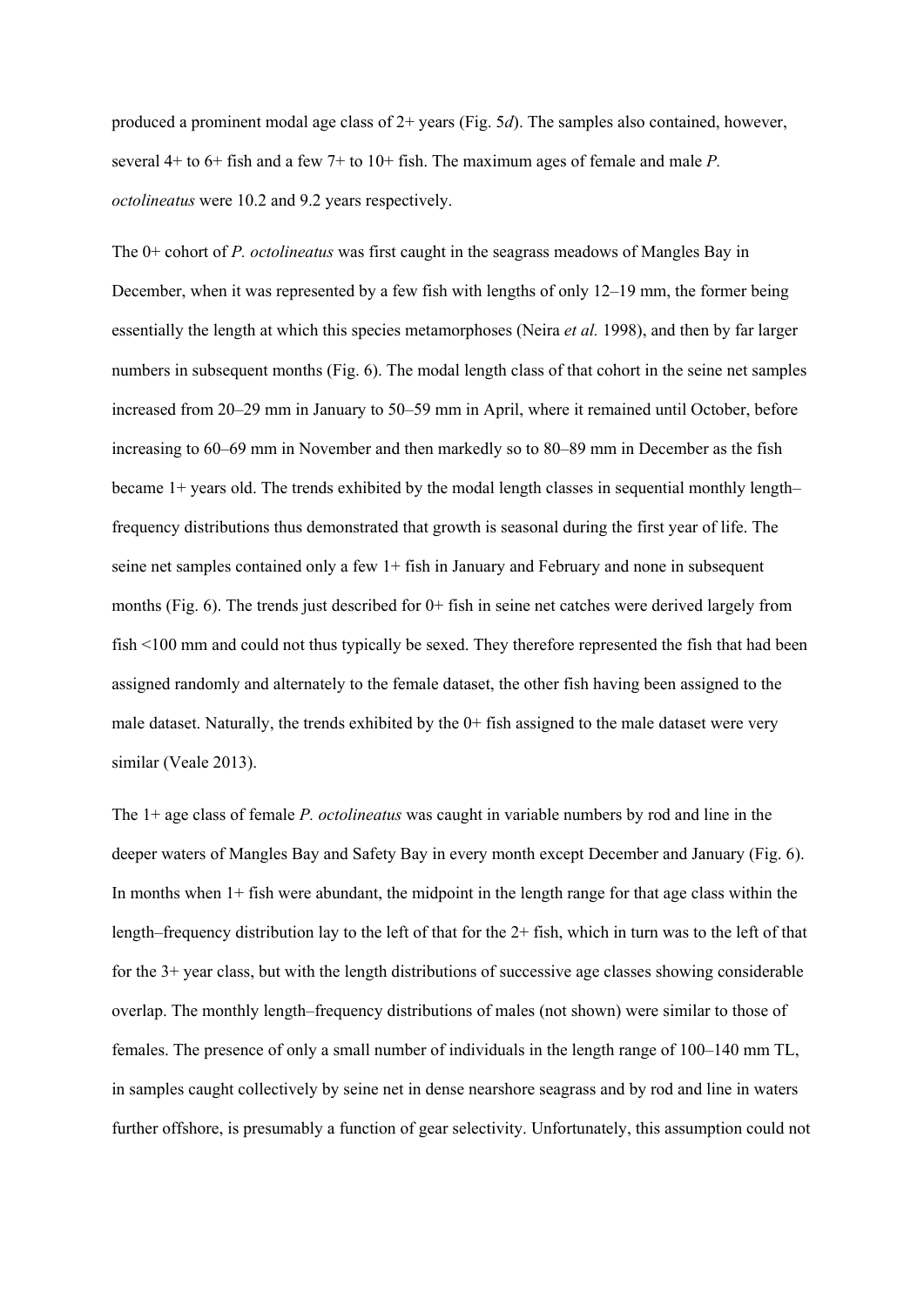be tested because it was not possible to sample either the dense seagrass with rod and line because of snagging of the hooks or the offshore waters with the seine net because the depth was too great.

#### *Growth*

The traditional von Bertalanffy growth curve passed above the points for the older females of *P. octolineatus* (Fig. 7*a*) and the same was true for males (Veale 2013). Although the enhanced von Bertalanffy curve resolved this problem at the upper end of the growth curves (Fig. 7*b*), it did not describe the seasonal changes in growth that were clearly apparent from the trends exhibited by the modal length of particularly the young fish in sequential monthly samples (Fig. 6). The SC-based seasonal growth model captured the seasonal changes in the lengths at age of females (Fig. 7*c*) and also of males (Veale 2013). Comparisons between the residual plots (Figs 7*d*,*e*,*f*) and AIC values for the seasonal growth models for females and males and those for the traditional and enhanced von Bertalanffy curves for the corresponding sexes demonstrated that, after taking the number of parameters in the models into account, the fits to the lengths at age of both sexes were improved by using a growth curve that accommodated a seasonal effect (Table 1). This conclusion was confirmed by the results of the likelihood-ratio tests, which compared the first two models with the latter model (all  $P < 0.001$ ). Note that a temperature-related seasonal growth curve was also developed and fitted to the lengths at age of *P. octolineatus*, and that this produced very similar estimates of expected lengths at age as those calculated using the SC-based seasonal growth curve. However, based on the values of the AICs of the two models and their numbers of parameters, this temperature-related seasonal growth curve did not improve the fit of that model (see Supplementary material). The SC seasonal growth model is thus used for subsequent comparisons of the growth curves for each sex. The growth of the females and males of *P. octolineatus* differed significantly (*P* < 0.001), which is reflected in the fact that, on average, the TLs estimated using the SC seasonal growth model at ages 2, 3, 4 and 6 years were slightly greater for females, i.e. 157, 197, 211 and 214 mm, than for males, i.e. 153, 188, 200 and 202 mm. The differences between the sexes at these ages, which were only 2.5, 4.5, 5.4 and 5.6% respectively, are reflected in slightly higher estimates of *L*∞ for females than males

(Table 1). The SC seasonal growth model demonstrated that most of the growth occurs between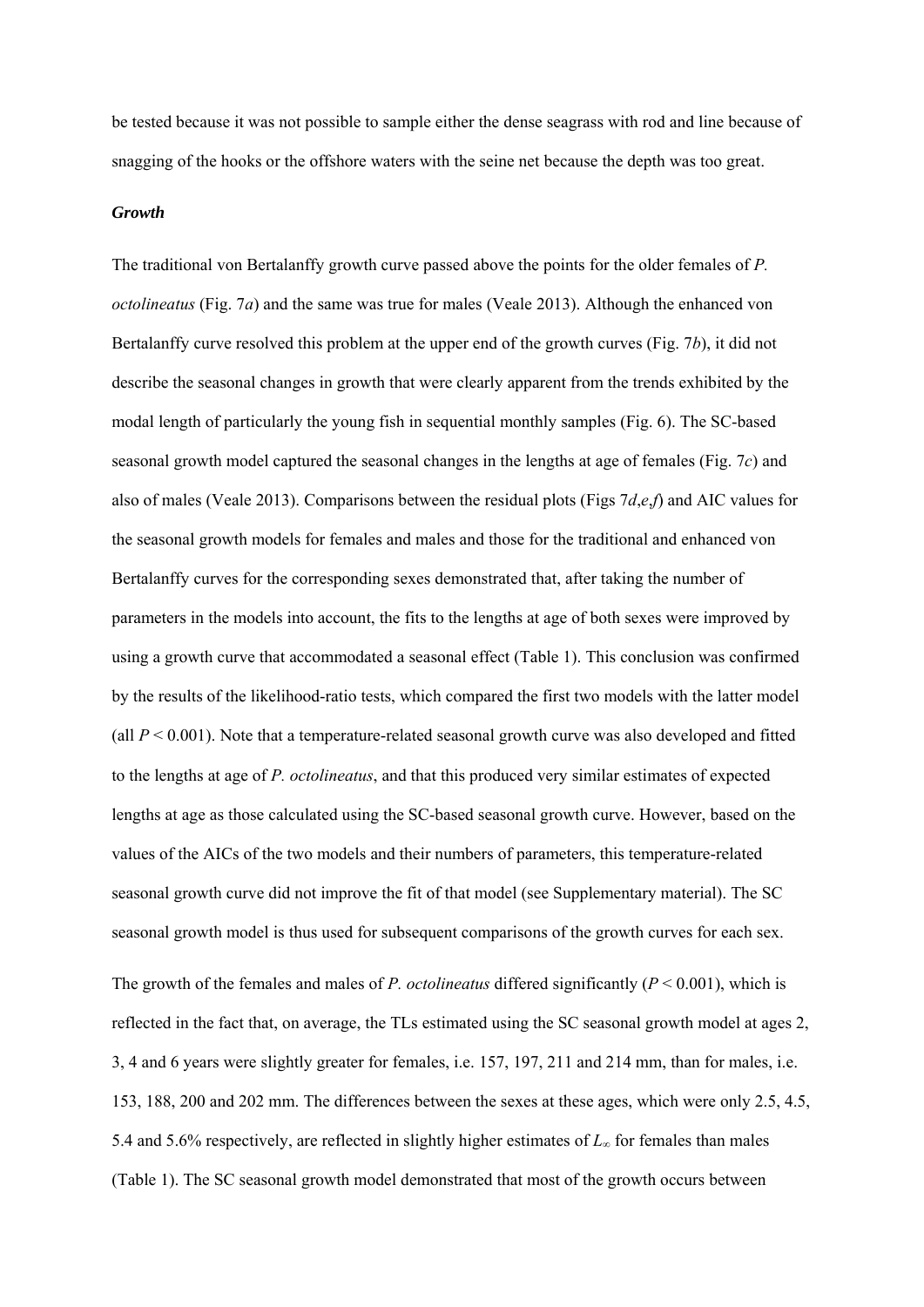October and March, i.e. mid spring to early autumn and during the first 3 years of life, by the end of which time both sexes have reached ~90% of their respective maximum lengths.

The instantaneous daily growth rates of females and males, predicted by the SC seasonal model, underwent similar and very pronounced seasonal changes, peaking in summer and declining to a minimum in winter (Fig. 8). The maximum daily growth rate of females, employing the SC growth model, was greatest at ~age 1 year, i.e.  $\sim 0.35$  mm day<sup>-1</sup>, and subsequently declined with increasing age. Note that, as spawning occurs in summer, the new  $0+$  recruits did not appear in substantial numbers until late in that season (Fig. 8). The trends exhibited by the males (Veale 2013) were very similar to those of females.

#### *Gonadal recrudescence and spawning*

The mean monthly GSI for females and males with lengths  $\geq$  their respective values for the TL<sub>50</sub> at maturity, rose progressively and markedly after August to reach a sharp peak in December and then fell precipitously to low levels in March (Fig. 9). Fish with stage III (developing) and stage IV (maturing) ovaries and testes were found between August and January, whereas those with gonads at stage V/VI (mature/spawning) were largely confined to October to February and those at stage VII (spent) to February and March (Fig. 9). The approximate midpoint of the spawning period was November–December, and thus 1 December was selected as the 'average' birth date for *P. octolineatus.*

#### *Lengths and ages at maturity*

During the main part of the spawning period (November to January), the smallest mature female and male *P. octolineatus* were 137 and 134 mm respectively, recognising, however, that the number of fish in the 120–129 mm length class was small (Fig. 10). The percentage of mature female *P. octolineatus* increased from ~65% in fish with TLs of 130–139 mm to 100% in females >190 mm TL. All but two males with TLs >130 mm were mature (Fig. 10). The TL<sub>50</sub> values for female and male *P*. *octolineatus* were 140 and 131 mm respectively (Table 2). Maturity was attained by a few males and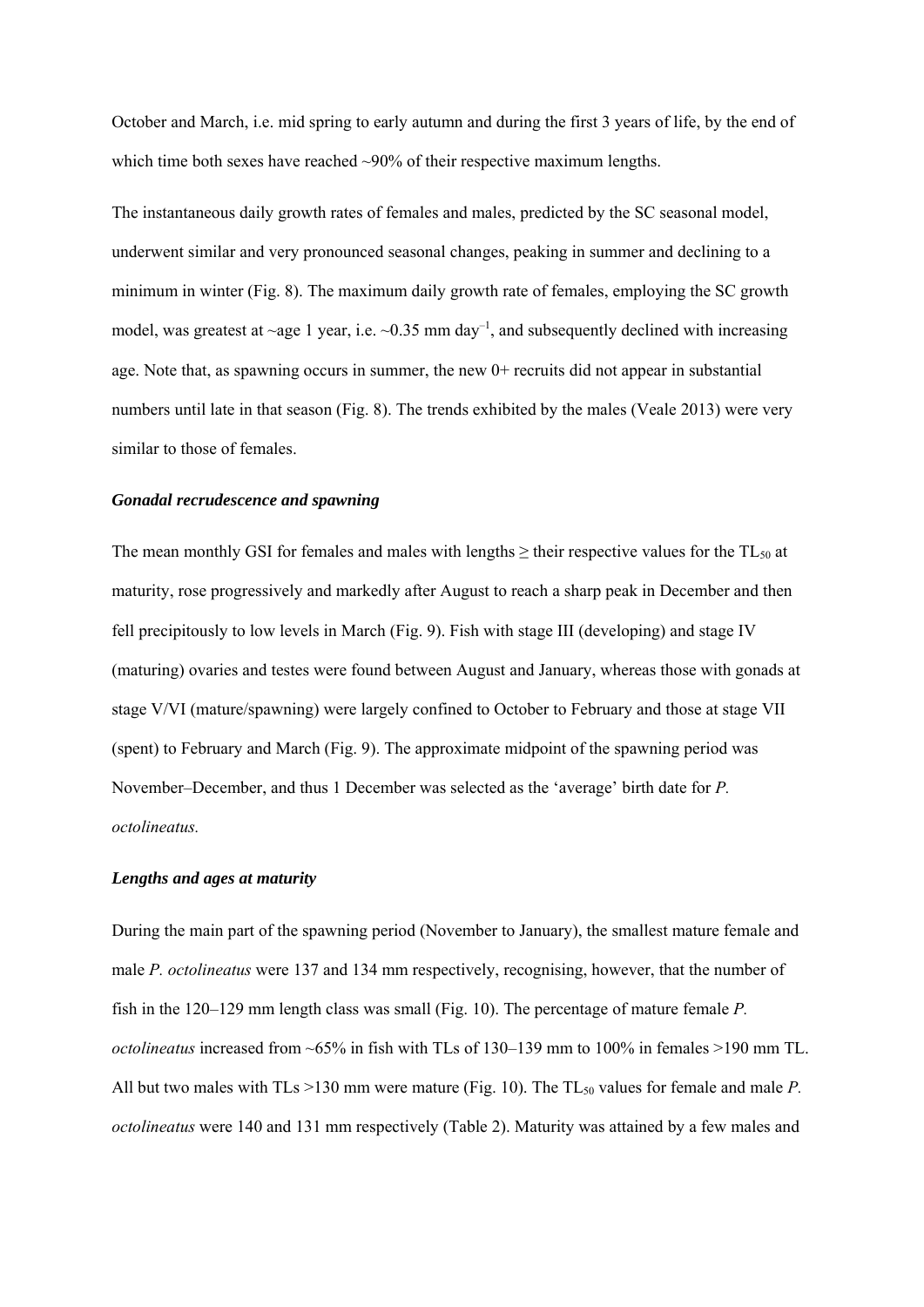females during their first year of life and typically by all fish at the completion of their second year of life (Fig. 10).

## **Discussion**

#### *Habitats, movements, age and size compositions*

Because 0+ *P. octolineatus*, with lengths of 12–20 mm TL, were caught in the dense seagrass in Mangles Bay and this terapontid metamorphoses at 11 mm (Neira *et al.*1998), at least a number of this species settle in these meadows soon after becoming juveniles. Furthermore, because the very large catches of *P. octolineatus*in this seagrass comprised 0+ and early 1+ fish and measured <100 mm TL, which is well below the minimum TL of 134 mm of either sex at maturity, seagrass constitutes an important nursery area for this terapontid in coastal marine waters. This conclusion is consistent with this habitat type being the only one to yield substantial numbers of juvenile *P. octolineatus* during extensive sampling of a range of habitats in marine waters along the lower west coast of Australia (Valesini *et al.* 2004). Furthermore, *P. octolineatus* (previously erroneously referred to as *P. sexlineatus* in Western Australia) was caught only in vegetated habitats when trawling shallower waters in Shark Bay, over 800 km to the north of the study area (Travers and Potter 2002). Seagrass meadows also provide an important nursery habitat for its congener *P. sexlineatus* in south-eastern Australia and several other fish species in south-western Australia, such as the tarwhine *Rhabdosargus sarba*, the western trumpeter whiting *Sillago burrus* and older juveniles of the King George whiting *Sillaginodes punctatus* (Smith and Suthers 2000; Hesp *et al.* 2004; Valesini *et al.* 2004).

In contrast to the situation with nearshore seagrass meadows in Mangles Bay, the substantial catches of *P. octolineatus* taken by rod and line in patchy seagrass in the immediately offshore, deeper waters of this bay contained exclusively 1+ and older fish that ranged up to 10 years old, and that typically exceeded 140 mm in length. It is thus concluded that, in Mangles Bay, *P. octolineatus* moves into sparser seagrass beds in offshore, deeper waters when it is  $\sim$ 1 year old and has attained lengths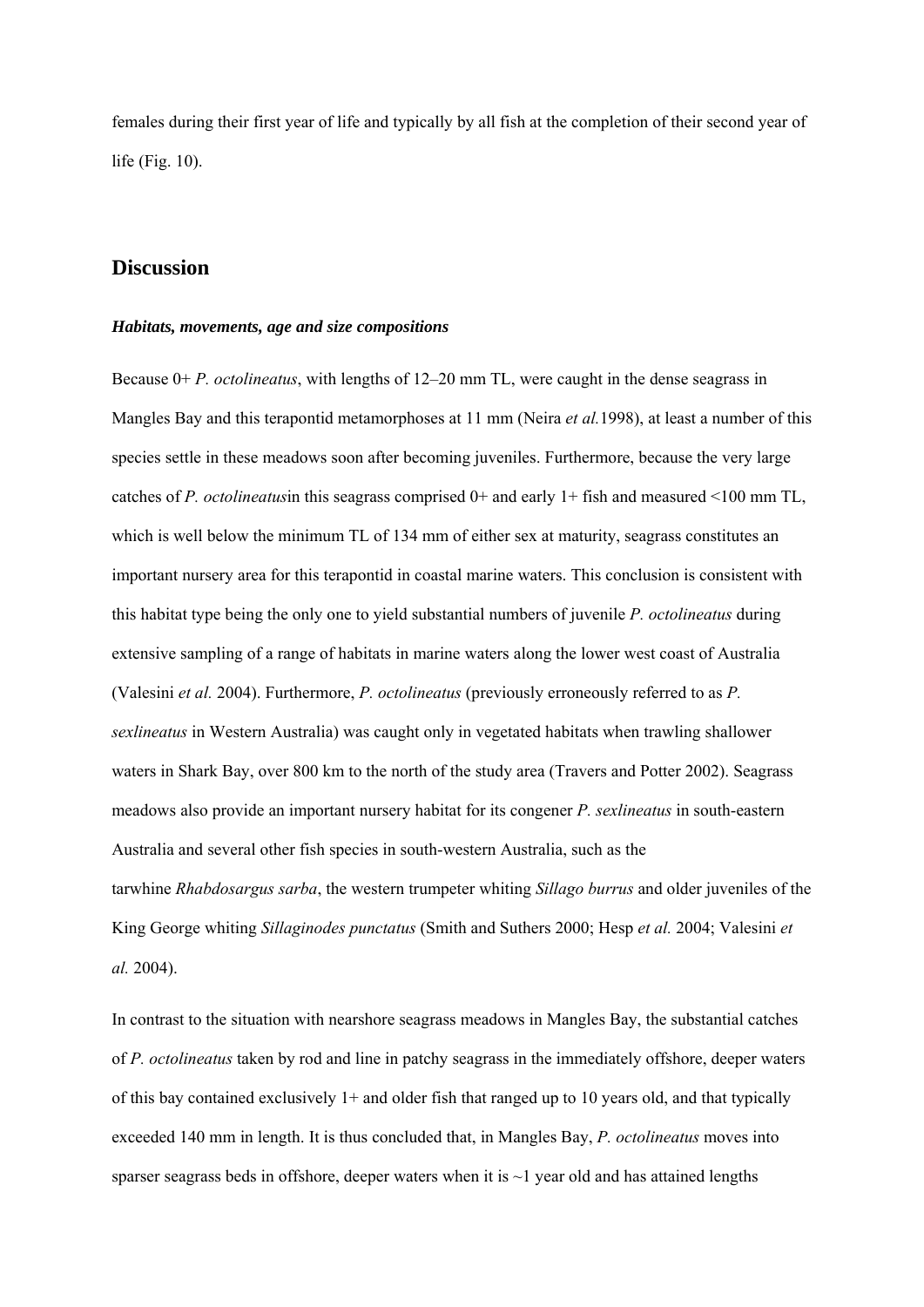approaching 100 mm and where, from the presence of large numbers of all maturity stages, it subsequently matures. Although it is not clear whether some of the adults in Safety Bay are also derived from juveniles in Mangles Bay, the biological characteristics of the adults in both bays are essentially the same. Because there are large gaps between dense seagrass areas along the Western Australian coast, it seems likely that the assemblages in Mangles Bay–Safety Bay and Shark Bay, at a far lower latitude, represent different populations.

#### *Seasonal growth*

Our data demonstrate that *P. octolineatus* has moderate longevity (maximum age of 10 years) and grows rapidly towards its asymptote, with females and males reaching ~90% of their maximum TLs by the end of their third year of life. The enhancement of the von Bertalanffy growth curve to allow for a linear increase in the growth coefficient with age improved the fit to the lengths at age of both the older females and males of *P. octolineatus*. However, the SC-based growth model provided an even better fit than the enhanced von Bertalanffy growth curve by accommodating the well defined seasonal pattern of growth. Such seasonality in growth, which is also exhibited by another terapontid, i.e. *A. caudavittata* in the nearby Swan–Canning Estuary (Wise *et al.* 1994), is a common feature of growth in ectotherms (García-Berthou *et al.* 2012). The pronounced seasonality in growth of *P. octolineatus* is further emphasised by the fact that the instantaneous daily growth rates of the females and males both peaked during mid-summer.

The highly seasonal pattern of *P. octolineatus* in coastal marine waters of temperate south-western Australia strongly suggests that the growth of this species is influenced by water temperature. This view is consistent with the growth of *P. octolineatus* being negligible from April to October, when the mean monthly water temperatures in these waters were lowest, i.e. 14–21°C, and substantial between November and March, when water temperatures were elevated, i.e. 21–25°C. The evidence that growth is correlated with temperature is supported by the fact that a temperature-related growth curve also provided a good fit to the lengths at ages of *P. octolineatus* (see Supplementary material), recognising however, that it did not improve the fit provided to the data by the SC-based seasonal growth curve.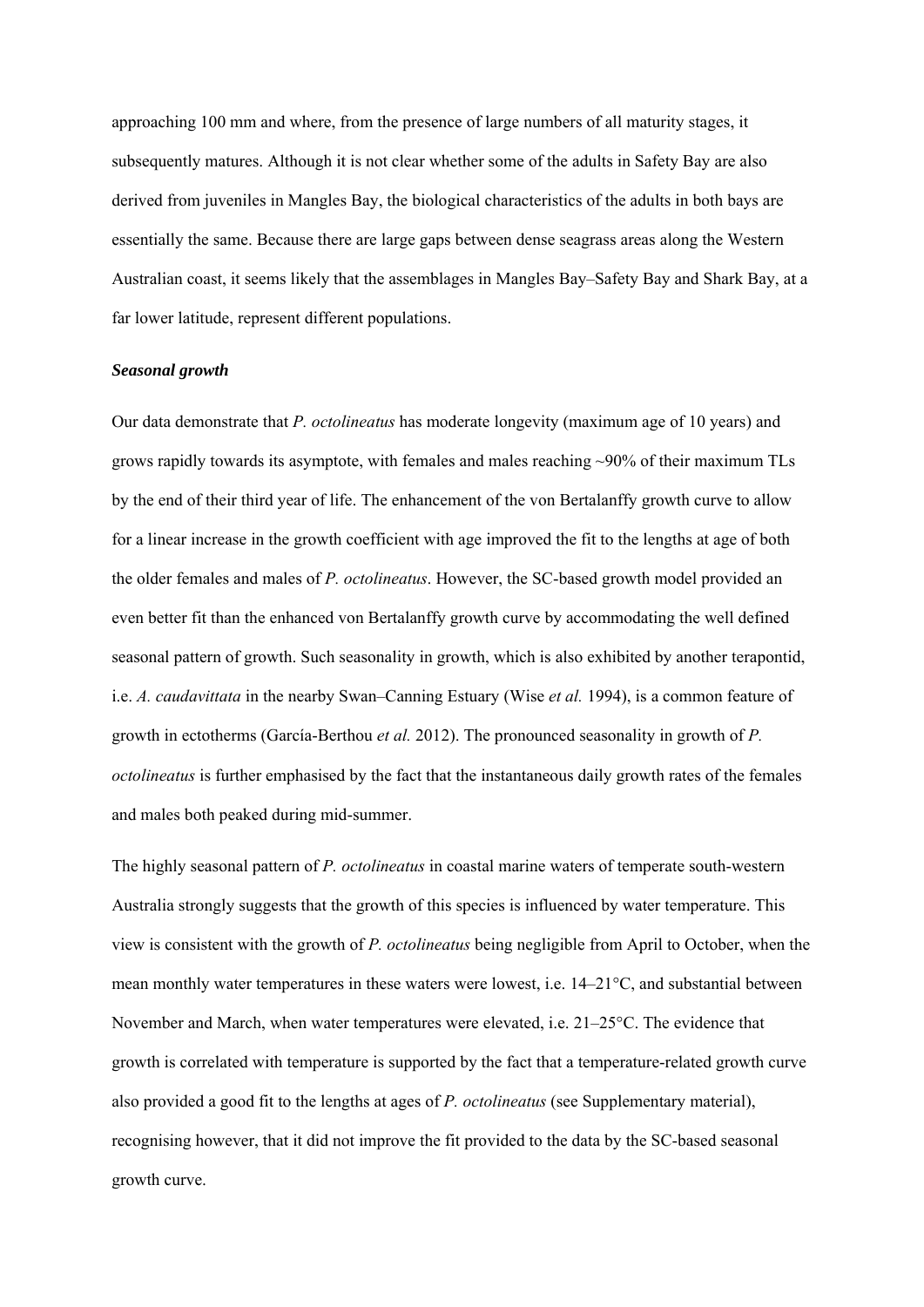Mean monthly water temperatures at ~18°S, the northernmost limit of the distribution of *P*. *octolineatus* (Gomon *et al.* 2008), typically range from 21 to 31°C (CSIRO 2003). Thus, because water temperatures in the study area at 32°S at the southern end of this distribution (Hutchins and Swainston 1986) are far lower (i.e. from 14 to  $25^{\circ}$ C), the highly seasonal growth of this species at these higher and cooler latitudes probably reflects the limited period over which water temperatures are sufficiently warm to be conducive for growth. Thus, faster growth of *P. octolineatus* during the warmer months in south-western Australian waters may compensate for shorter optimal growing periods in this region. This evolutionary response, known as 'countergradient variation' (Conover and Present 1990), has been described for other species elsewhere in the world, e.g. Atlantic silversides *Menidia menidia* (Yamahira and Conover 2002), Atlantic halibut *Hippoglossus hippoglossus* (Jonassen *et al.* 2000) and grey snapper *Lutjanus griseus*(Denit and Sponaugle 2004). This is often considered to reflect selection for characteristics that facilitate the rapid attainment by individuals of a large body size and thereby an increased chance of survival during their first winter (Levins 1969; Power and McKinley 1997; Jonassen *et al.* 2000).

Because *A. caudavittata* occurs from south-western Australia, where it is confined to estuaries (Potter *et al.* 1994; Wise *et al.* 1994), to northern Australia and southern New Guinea to the east coast of northern Queensland (Vari 1978; Allen *et al.* 2002), its seasonal growth in the Swan–Canning Estuary may also be related to the greater seasonal changes in water temperature at this latitude.

## *Reproductive biology*

As *P. octolineatus* with stage III gonads first appeared in the samples from August, gonadal recrudescence commences in this month and thus as temperature and light regimes have started to increase. This parallels the trend for gonadal recrudescence in numerous temperate fish species to be 'triggered' by a combination of increases in these two environmental variables (Lam 1983). Such species include other terapontids, i.e. *A. caudavittata* in the nearby Swan–Canning Estuary (Fig. 1; Potter *et al.* 1994) and the spangled perch *Leiopotherapon unicolor*(formerly *Therapon unicolor*) in freshwater rivers and lakes in northern Australia (Beumer 1979).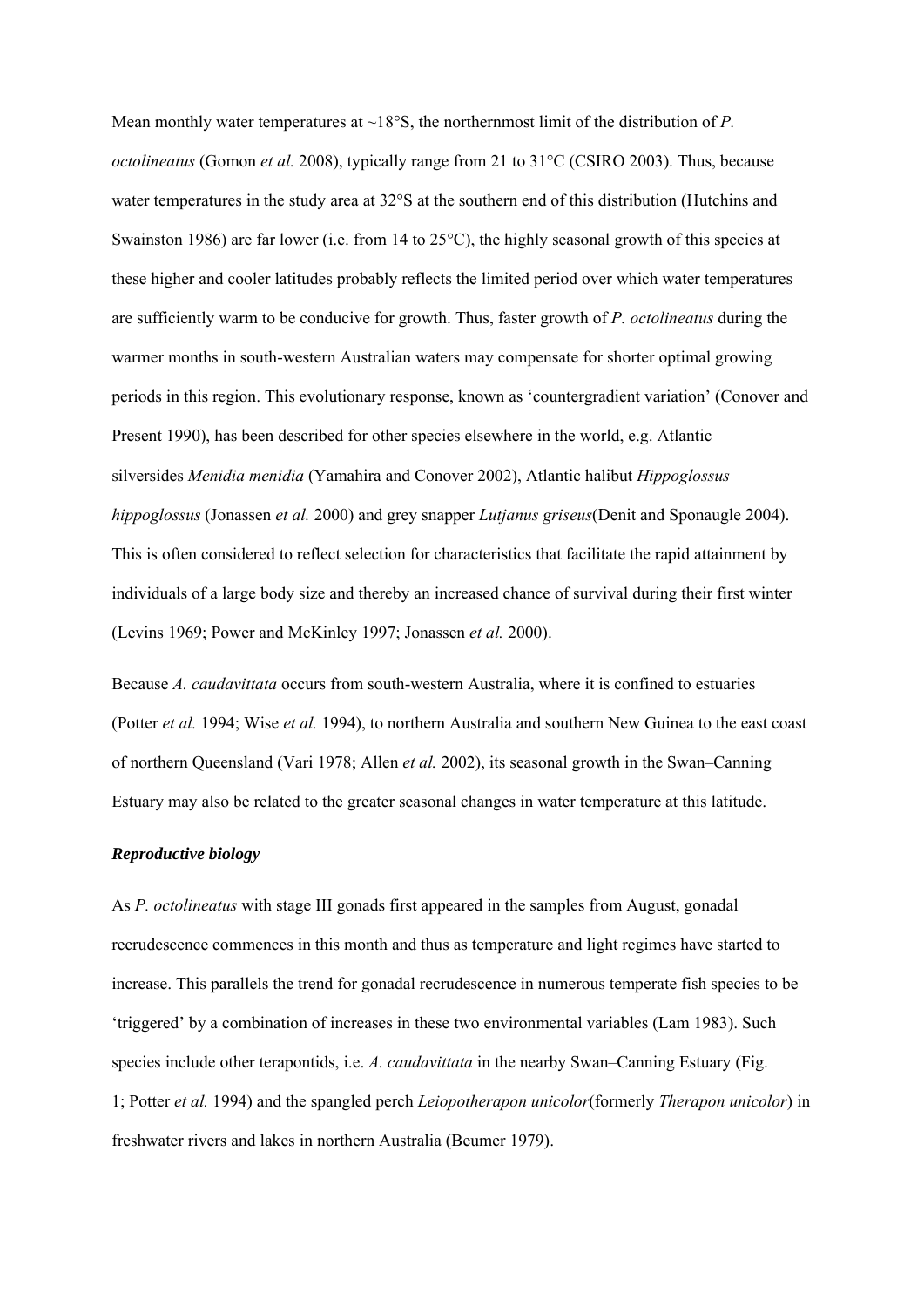The progressive and marked rise in the mean monthly GSIs for *P. octolineatus* in offshore waters of the marine bays between October and November and their subsequent sharp peak in December and progressive decline between January and April demonstrate that this species has a highly seasonal spawning period. As most of the *P. octolineatus* with stage V/VI (pre-spawning/spawning) ovaries and testes were caught between October and January and those with stage VII (spent) gonads were largely confined to February and March, *P. octolineatus* spawns predominantly between mid-spring and mid-summer. This spawning period, which occurs when mean monthly water temperatures were ~23°C and close to their maxima, is similar to that of *P. sexlineatus* (Smith and Suthers 2000) and other terapontids in Australian waters, i.e. *A. caudavittata* (Potter *et al.* 1994) and *L. unicolor* (Beumer 1979).

The trends exhibited by the prevalence of mature gonads in *P. octolineatus* of different ages demonstrate that a few individuals are capable of spawning at the end of their first year of life, and that this is essentially true of all individuals by the end of their second year, which parallels the situation with *A. caudavittata* in the Swan–Canning Estuary (Potter *et al.* 1994). Furthermore, as mature gonads were found in fish at the end of each of their third to eighth years of life, some individuals mature and spawn in several successive years.

In summary, the results of this study provide the first detailed information on the life cycle of a terapontid, which are based on sound ageing of individual fish and on samples collected at regular intervals from the nearshore shallow and offshore deeper habitats of this species. The results thus substantially enhance our knowledge of a family that is speciose, abundant and widely distributed in the Indo-West Pacific. Although *P. octolineatus* is very abundant in the seagrass beds off the lower western coast of Australia, there is no indication that exploitation will increase substantially in the near future. *Pelates octolineatus* undertakes a size- and age-related movement from shallow, nearshore dense seagrass to deeper, offshore and sparser seagrass, where it matures and spawns, and thus may be classified as a 'permanent resident' of seagrass habitat (*sensu* Jackson *et al.* 2001). The depth-related changes in the distribution of *P. octolineatus* parallel the movements of several other species in the coastal marine waters of south-western Australia such as *R. sarba*, the southern school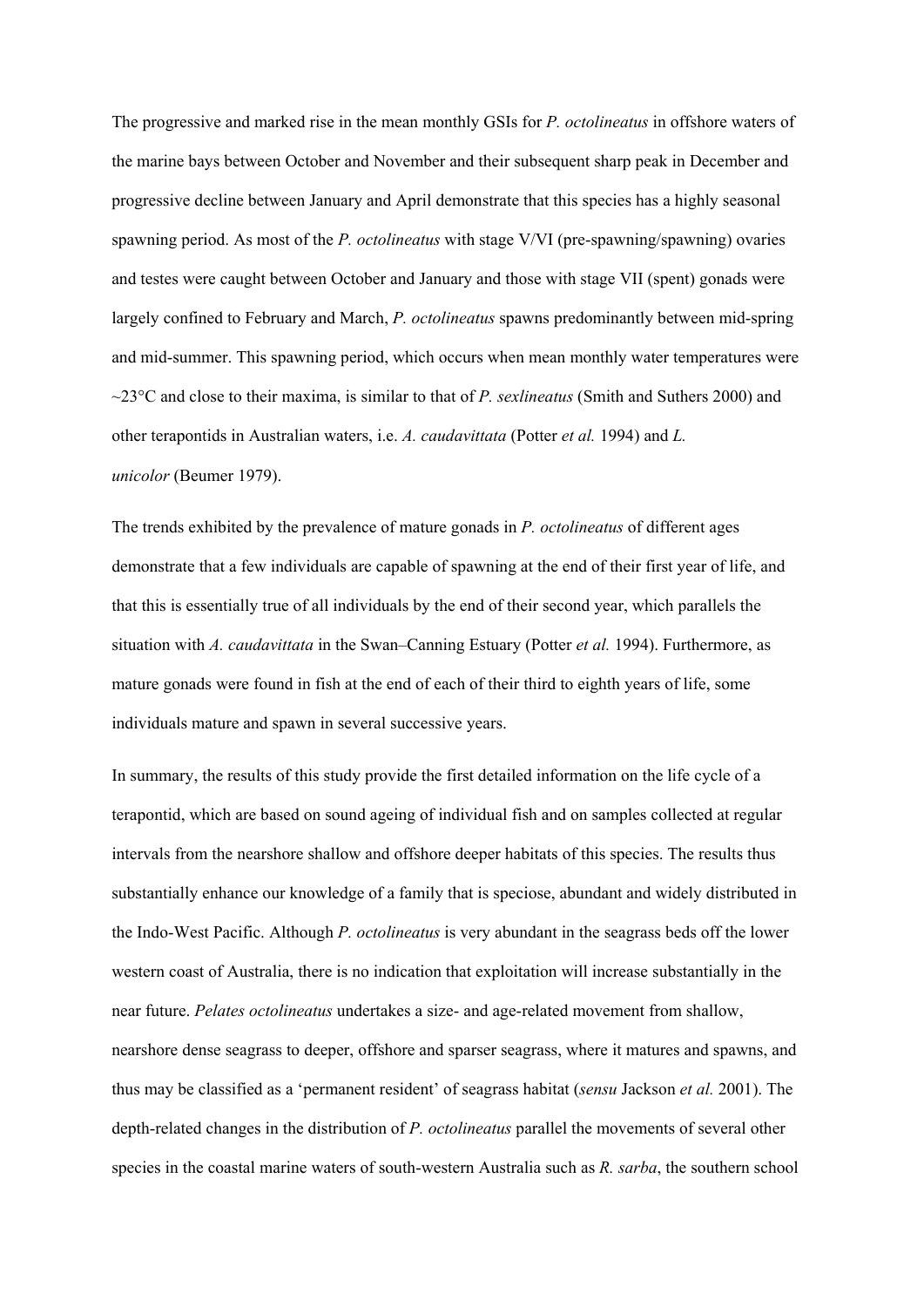whiting *Sillago bassensis* and *S. punctatus* (Hyndes *et al.* 1996, 1997; Hesp *et al.* 2004), and by several species elsewhere (e.g. Werner and Gilliam 1984; Griffiths and Wilke 2002; Meyer and Holland 2005). Such movements reduce the potential for intraspecific competition for spatial and food resources.

Because *P. octolineatus* was the most abundant of the fish species caught in *Posidonia sinuosa* during the present study and in coastal waters along the lower west Australian coast (Valesini *et al.* 2004; Wakefield *et al.* 2013), this species clearly plays a major role in the structure and function of seagrass meadows in these waters and the same is likely to be true for its congener *P. sexlineatus* in south-eastern Australia (Smith and Suthers 2000). Such a view is consistent with the fact that, in Shark Bay, over 800 km further north, *P. octolineatus* was the dominant grazer of seagrasses in the extensive meadows of a sub-tropical embayment, where this omnivore consumes whole blades and is considered likely to play a significant role in removing leaf tissue from the abundant seagrass species *Halophila spinulosa* (Burkholder *et al.* 2012). This parallels the high levels of herbivory by *Sarpa salpa* in the Mediterranean Sea (Pagès *et al.* 2012) and *Leptoscarus vaigiensis* in Indo-Pacific waters (Unsworth *et al.* 2007), and the strong influence of these dominant grazers on the structure and function of their associated seagrass ecosystems. One of the most striking features of *P. octolineatus* on the lower western Australian coast is its marked seasonal pattern of growth, presumably reflecting the limited period in which water temperatures are conducive to growth. It is thus relevant that the temperatures in these waters range more widely between summer and winter and only approach, for a relatively short period, those found in lower latitudes further north in the main part of the distribution of this essentially sub-tropical species.

## **Acknowledgements**

Gratitude is expressed to E. Lek, A. Cottingham, J. Tweedley and E. Fisher for assistance with sampling. Financial support was provided by Murdoch University. Special thanks are due to G. Thompson for preparing the histological sections of gonads. The study was carried out in accordance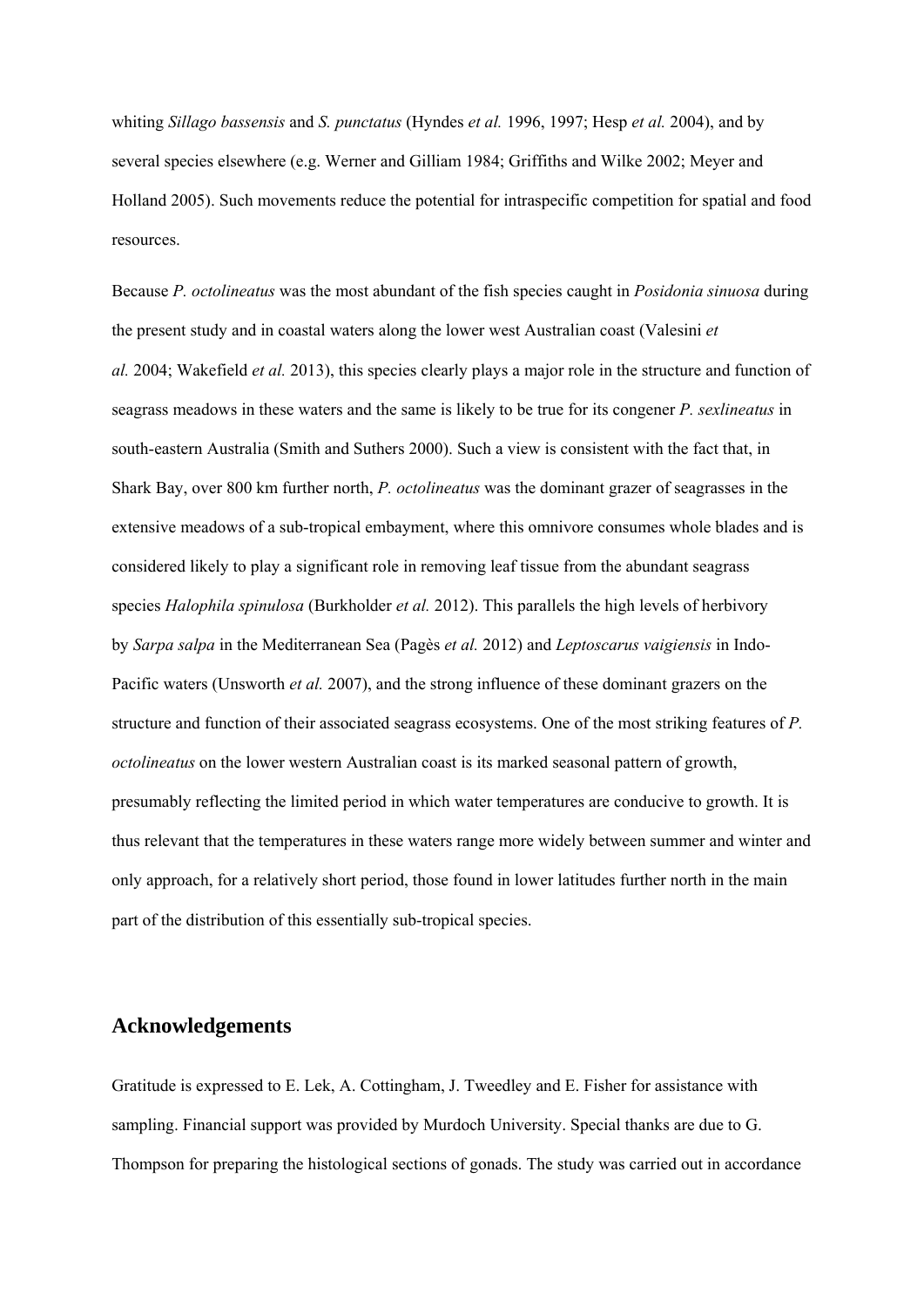with animal ethics permit number R2170/08 issued by the Murdoch University Animal Ethics Committee and permit number 190–2008–26 issued by the Department of Fisheries, Western Australia.

#### **References**

- Able, K. W. (2005). A re-examination of fish estuarine dependence: evidence for connectivity between estuarine and ocean habitats. *Estuarine, Coastal and Shelf Science* **64**, 5–17. doi:10.1016/J.ECSS.2005. 02.002
- Allen, G. R., Midgley, S. H., and AlIen, M. (2002). 'Field Guide to the Freshwater Fishes of Australia.' (Western Australian Museum: Perth.)
- Bennett, B. A. (1989). The fish community of a moderately exposed beach on the southwestern Cape coast of South Africa and an assessment of this habitat as a nursery for juvenile fish. *Estuarine, Coastal and Shelf Science* 28, 293–305. doi:10.1016/0272-7714(89)90019-X
- Beumer, J. (1979). Reproductive cycles of two Australian freshwater fishes: the spangled perch, *Therapon unicolour* Günther, 1859 and the east Queensland rainbowfish, *Nematocentris splendida* Peters, 1866. *Journal of Fish Biology* 15, 111–134. doi:10.1111/J.1095-8649.1979.TB03575.X
- Blaber, S. J. (2000). 'Tropical Estuarine Fishes: Ecology, Exploitation and Conservation.' (Blackwell Science: Maldon MA.)
- Blaber, S. J. M., and Blaber, T. G. (1980). Factors affecting the distribution of juvenile estuarine and inshore fish. *Journal of Fish Biology* 17, 143–162. doi:10.1111/J.1095-8649.1980.TB02749.X
- Burkholder, D. A., Heithaus, M. R., and Fourqurean, J. W. (2012). Feeding preferences of herbivores in a relatively pristine subtropical seagrass ecosystem. *Marine and Freshwater Research* 63, 1051–1058. doi:10.1071/MF12029
- Burnham, K. P., and Anderson, D. R. (2002). 'Model Selection and Multimodel Inference: a Practical Information-theoretic Approach.' 2nd edn. (Springer: New York.)
- Campana, S. E. (2001). Accuracy, precision and quality control in age determination, including a review of the use and abuse of age validation methods. *Journal of Fish Biology* 59, 197–242. doi:10.1111/J.1095-8649.2001.TB00127.X
- Clarke, K. R., and Warwick, R. M. (2001). Change in Marine Communities: an Approach to Statistical Analysis and Interpretation, 2nd edn. (PRIMER-E: Plymouth.)
- Conover, D. O., and Present, T. M. (1990). Countergradient variation in growth rate: compensation for length of the growing season among Atlantic silversides from different latitudes. *Oecologia* 83, 316–324.
- CSIRO (2003). Regional Oceanography Coastal Ocean Temperatures off WA. Site: Roebuck Bay (18°2′S) (Commonwealth Scientific and Industrial Research Organisation.) Available at http://www.marine.csiro.au/~lband/AlanPearce/regional/roebuck.html [Verified 27 October 2014].
- Crawley, K. R., Hyndes, G. A., and Ayvazian, S. G. (2006). Influence of different volumes and types of detached macrophytes on fish community structure in surf zones of sandy beaches. *Marine Ecology Progress Series* 307, 233–246. doi:10.3354/MEPS307233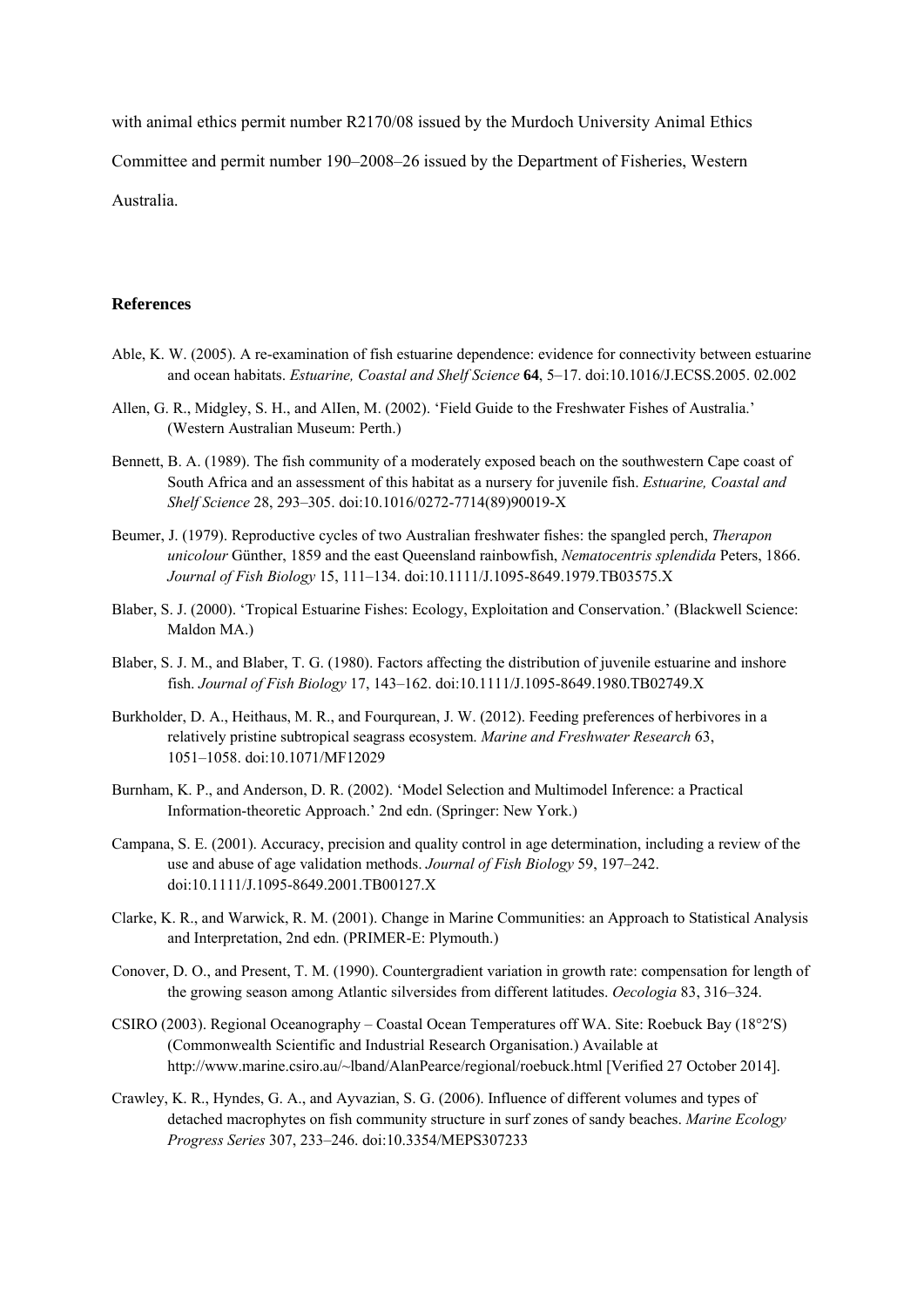- Davis, A. M., Pearson, R. G., Pusey, B. J., Perna, C., Morgan, D. L., and Burrows, D. (2011). Trophic ecology of northern Australia's terapontids: ontogenetic dietary shifts and feeding classification. *Journal of Fish Biology* 78, 265–286. doi:10.1111/J.1095-8649.2010.02862.X
- Denit, K., and Sponaugle, S. (2004). Growth variation, settlement, and spawning of gray snapper across a latitudinal gradient. *Transactions of the American Fisheries Society* 133, 1339–1355. doi:10.1577/T03-156.1
- Fowler, A. J., McGarvey, R., Steer, M. A., and Feenstra, J. E. (2008). South Australian Marine Scalefish Fishery – Stock Status Report. South Australian Research and Development Institute, Research Report Series 321, Adelaide.
- García-Berthou, E., Carmona-Catot, G., Merciai, R., and Ogle, D. H. (2012). A technical note on seasonal growth models. *Reviews in Fish Biology and Fisheries* 22, 635–640. doi:10.1007/S11160-012-9262-X
- Gomon, M., Bray, D., and Kuiter, R. (2008). 'Fishes of Australia's Southern Coast.' (Reed New Holland: Sydney.)
- Griffiths, M. H., and Wilke, C. G. (2002). Long-term movement patterns of five temperate-reef fishes (Pisces: Sparidae): implications for marine reserves. *Marine and Freshwater Research* 53, 233–244. doi:10.1071/MF01148
- Harmelin-Vivien, M. L., Harmelin, J., and Leboulleux, V. (1995). Microhabitat requirements for settlement of juvenile sparid fishes on Mediterranean rocky shores. *Hydrobiologia* 300–301, 309–320. doi:10.1007/BF00024471
- Hesp, S. A., Hall, N. G., and Potter, I. C. (2004). Size-related movements of *Rhabdosargus sarba* in three different environments and their influence on estimates of von Bertalanffy growth parameters. *Marine Biology* 144, 449–462. doi:10.1007/S00227-003-1217-2
- Hutchins, B., and Swainston, R. (1986). 'Sea Fishes of Southern Australia: Complete Field Guide for Anglers and Divers.' (Swainston Publishing: Perth.)
- Hyndes, G. A., Potter, I. C., and Lenanton, R. C. J. (1996). Habitat partitioning by whiting species (Sillaginidae) in coastal waters. *Environmental Biology of Fishes* 45, 21–40. doi:10.1007/BF00000625
- Hyndes, G. A., Platell, M. E., and Potter, I. C. (1997). Relationships between diet and body size, mouth morphology, habitat and movements of six sillaginid species in coastal waters: implications for resource partitioning. *Marine Biology* 128, 585–598. doi:10.1007/S002270050125
- Hyndes, G. A., Platell, M. E., Potter, I. C., and Lenanton, R. C. J. (1999). Does the composition of the demersal fish assemblages in temperate coastal waters change with depth and undergo consistent seasonal changes? *Marine Biology* 134, 335–352. doi:10.1007/S002270050551
- Jackson, E. L., Rowden, A. A., Attrill, M. J., Bossey, S. J., and Jones, M. B. (2001). The importance of seagrass beds as a habitat for fishery species. *Oceanography and Marine Biology* 39, 269–304.
- Jonassen, T. M., Imsland, A. K., Fitzgerald, R., Bonga, S. W., Ham, E. V., Naevdal, G., and Stefansson, S. O. (2000). Geographic variation in growth and food conversion efficiency of juvenile Atlantic halibut related to latitude. *Journal of Fish Biology* 56, 279–294. doi:10.1111/J.1095-8649.2000.TB02106.X
- Laevastu, T. (1965). Manual of Methods in Fisheries Biology. (Rome: Food and Agriculture Organisation.)
- Lam, T. J. (1983). Environmental influences on gonadal activity in fish. In 'Fish Physiology'. (Eds W. S. Hoar, and D. J. Randall.), Vol. IXB, pp. 65–116. (Academic Press: London.)
- Levins, R. (1969). Thermal acclimation and heat resistance in *Drosophila* species. *American Naturalist* 103, 483–499. doi:10.1086/282616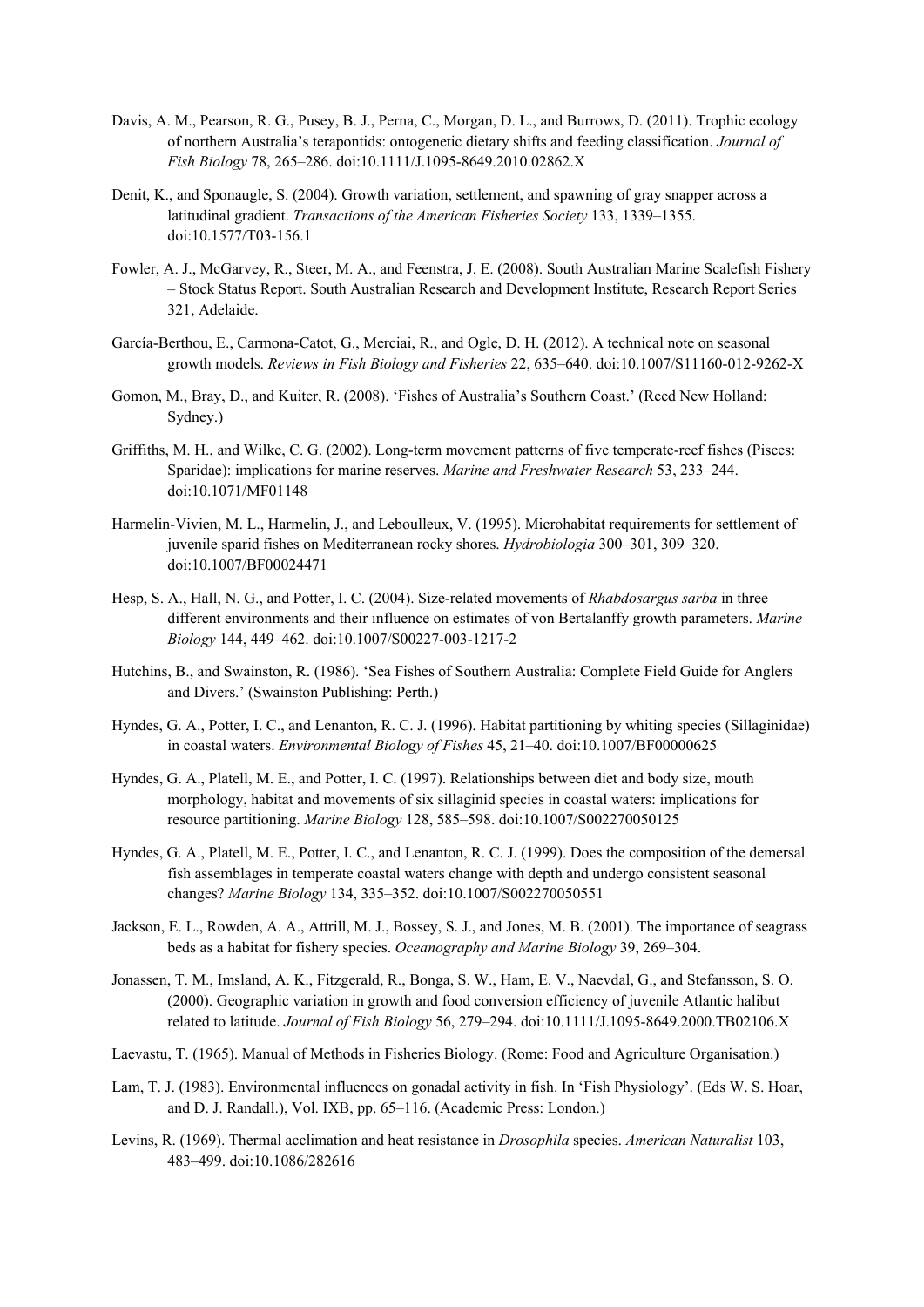- McGarvey, R., and Fowler, A. J. (2002). Seasonal growth of King George Whiting (*Sillaginodes punctata*) estimated from length-at-age samples of the legal-size harvest. *Fishery Bulletin* 100, 545–558.
- Meyer, C. G., and Holland, K. N. (2005). Movement patterns, home range size and habitat utilization of the bluespine unicornfish, *Naso unicornis* (Acanthuridae) in a Hawaiian marine reserve. *Environmental Biology of Fishes* 73, 201–210. doi:10.1007/S10641-005-0559-7
- Morgan, D. L., Howard, S. G., and Potter, I. C. (1998). Distribution, identification and biology of freshwater fishes in south-western Australia. Supplement 56, Records of the Western Australian Museum, Perth.
- Neira, F. J., Miskiewicz, A. G., and Trnski, T. (1998). 'Larvae of Temperate Australian Fishes: Laboratory Guide for Larval Fish Identification.' (University of Western Australia Publishing: Perth.)
- Nelson, J. S. (2006). 'Fishes of the World', 4th edn. (Wiley: Hoboken, NJ.)
- Pagès, J. F., Farina, S., Gera, A., Arthur, R., Romero, J., and Alcoverro, T. (2012). Indirect interactions in seagrasses: fish herbivores increase predation risk to sea urchins by modifying plant traits. *Functional Ecology* 26, 1015–1023. doi:10.1111/J.1365-2435.2012.02038.X
- Pitcher, T. J., and Macdonald, P. D. M. (1973). Two models for seasonal growth in fishes. *Journal of Applied Ecology* 10, 599–606. doi:10.2307/2402304
- Porch, C. E., Wilson, C. E., and Nieland, D. L. (2002). A new growth model for red drum (*Sciaenops ocellatus*) that accommodates seasonal and ontogenic changes in growth rates. *Fishery Bulletin* 100, 149–152.
- Potter, I. C., Loneragan, N. R., Lenanton, R. C. J., Chrystal, P. J., and Grant, C. G. (1983). Abundance, distribution and age structure of fish populations in a Western Australian estuary. *Journal of Zoology* 200, 21–50. doi:10.1111/J.1469-7998.1983.TB06107.X
- Potter, I., Neira, F., Wise, B., and Wallace, J. (1994). Reproductive biology and larval development of the terapontid *Amniataba caudavittata* (Richardson), including comparisons with the reproductive strategies of other estuarine teleosts in temperate Western Australia. *Journal of Fish Biology* 45, 57–74. doi:10.1111/J.1095-8649.1994.TB01286.X
- Potter, I. C., Tweedley, J. R., Elliott, M., and Whitfield, A. K. (2013). The ways in which fish use estuaries: a refinement and expansion of the guild approach. *Fish and Fisheries*. doi:10.1111/FAF.12050
- Power, M., and McKinley, R. S. (1997). Latitudinal variation in lake sturgeon size as related to the thermal opportunity for growth. *Transactions of the American Fisheries Society* 126, 549–558. doi:10.1577/1548-8659(1997)126,0549:LVILSS.2.3.CO;2
- R Core Team (2012). 'R: A Language and Environment for Statistical Computing.' (R Foundation for Statistical Computing: Vienna, Austria.)
- Smith, K., and Suthers, I. (2000). Consistent timing of juvenile fish recruitment to seagrass beds within two Sydney estuaries. *Marine and Freshwater Research* 51, 765–776. doi:10.1071/MF99142
- Somers, I. F. (1988). On a seasonally oscillating growth function. Fishbyte 6, 8–11.
- Travers, M. J., and Potter, I. C. (2002). Factors influencing the characteristics of fish assemblages in a large subtropical marine embayment. *Journal of Fish Biology* 61, 764–784. doi:10.1111/J.1095-8649.2002.TB00910.X
- Unsworth, R. K. F., Taylor, J. D., Powell, A., Bell, J. J., and Smith, D. J. (2007). The contribution of scarid herbivory to seagrass ecosystem dynamics in the Indo-Pacific. *Estuarine, Coastal and Shelf Science* 74, 53–62. doi:10.1016/J.ECSS.2007.04.001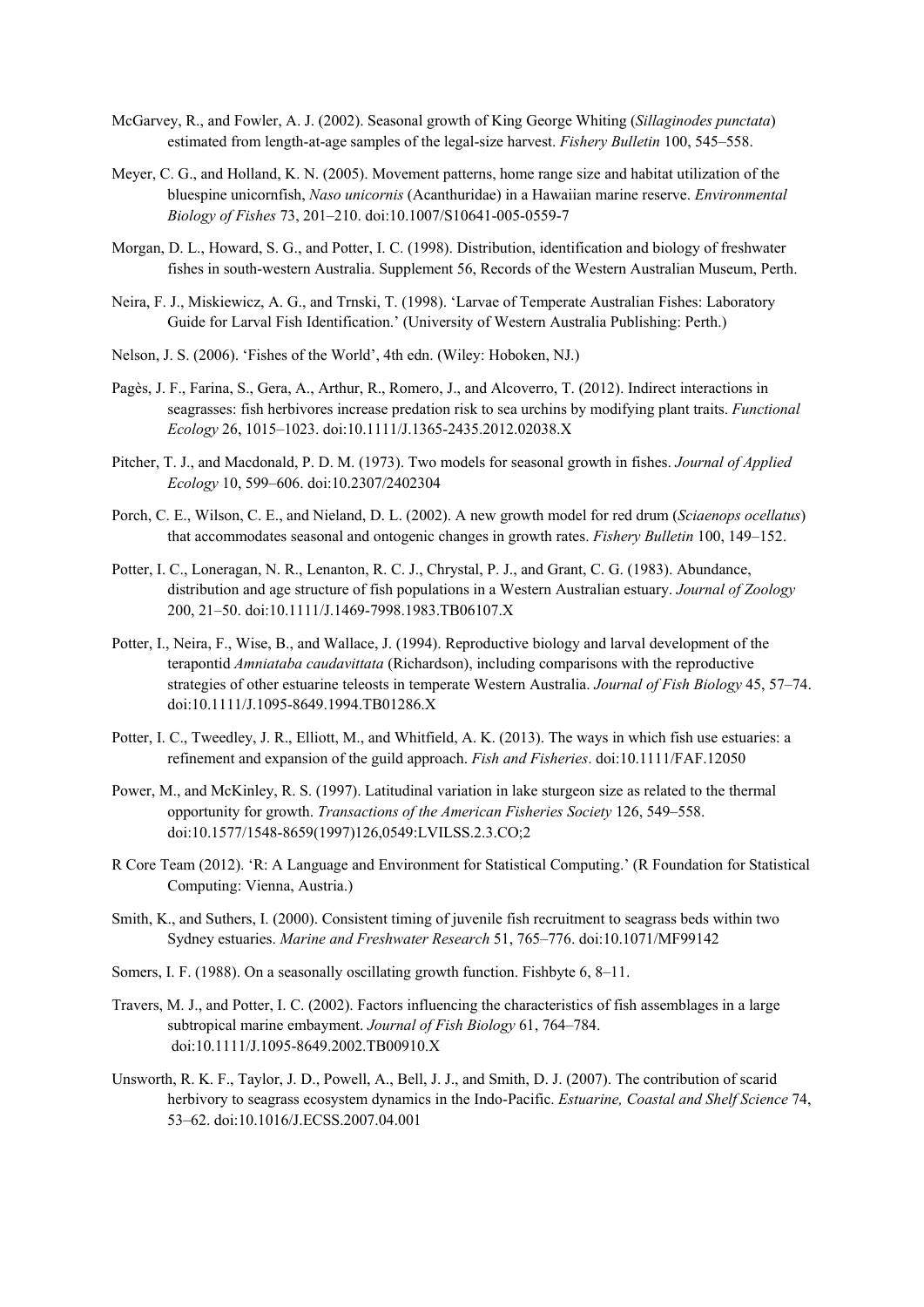- Valesini, F. J., Potter, I. C., Platell, M. E., and Hyndes, G. A. (1997). Ichthyofaunas of a temperate estuary and adjacent marine embayment. Implications regarding choice of nursery area and influence of environmental changes. *Marine Biology* 128, 317–328. doi:10.1007/S002270050097
- Valesini, F. J., Potter, I. C., and Clarke, K. R. (2004). To what extent are the fish compositions at nearshore sites along a heterogeneous coast related to habitat type? *Estuarine, Coastal and Shelf Science* 60, 737–754. doi:10.1016/J.ECSS.2004.03.012
- Vari, R. (1978). The Terapon perches (Percoidei, Teraponidae). A cladistics analysis and taxonomic revision. Bulletin of the American Museum of Natural History 159, 175–340.
- Vasconcelos, R. P., Reis-Santos, P., Tanner, S., Maia, A., Latkoczy, C., Günther, D., Costa, M. J., and Cabral, H. (2008). Evidence of estuarine nursery origin of five coastal fish species along the Portuguese coast through otolith elemental fingerprints. *Estuarine, Coastal and Shelf Science* 79, 317–327. doi:10.1016/J.ECSS.2008.04.006
- Veale, L. (2013). Inter-period comparisons of the ichthyofaunas of two nearby, modified estuaries and the biology of *Pelates octolineatus* (Terapontidae). PhD Thesis, Murdoch University, Perth, Western Australia.
- Wakefield, C. B., Lewis, P. D., Coutts, T. B., Fairclough, D. V., and Langlois, T. J. (2013). Fish assemblages associated with natural and anthropogenically modified habitats in a marine embayment: comparison of baited videos and opera-house traps*. PLoS ONE* 8, e59959. doi:10.1371/JOURNAL.PONE.0059959
- Werner, E. E., and Gilliam, J. F. (1984). The ontogenetic niche and species interactions in size-structured populations. *Annual Review of Ecology and Systematics* 15, 393–425. doi:10.1146/ANNUREV.ES.15.110184.002141
- Wise, B., Potter, I., and Wallace, J. (1994). Growth, movements and diet of the terapontid *Amniataba caudivittat*a in an Australian estuary. *Journal of Fish Biology* 45, 917–931. doi:10.1111/J.1095-8649.1994.TB01062.X
- Woodland, R. J., Secor, D. H., Fabrizio, M. C., and Wilberg, M. J. (2012). Comparing the nursery role of inner continental shelf and estuarine habitats for temperate marine fishes. *Estuarine, Coastal and Shelf Science* 99, 61–73. doi:10.1016/J.ECSS.2011.12.019
- Yamahira, K., and Conover, D. O. (2002). Intra- vs. interspecific latitudinal variation in growth: adaptation to temperature or seasonality? Ecology 83, 1252–1262. doi:10.1890/0012-9658(2002)083[1252:IVILVI]2.0.CO;2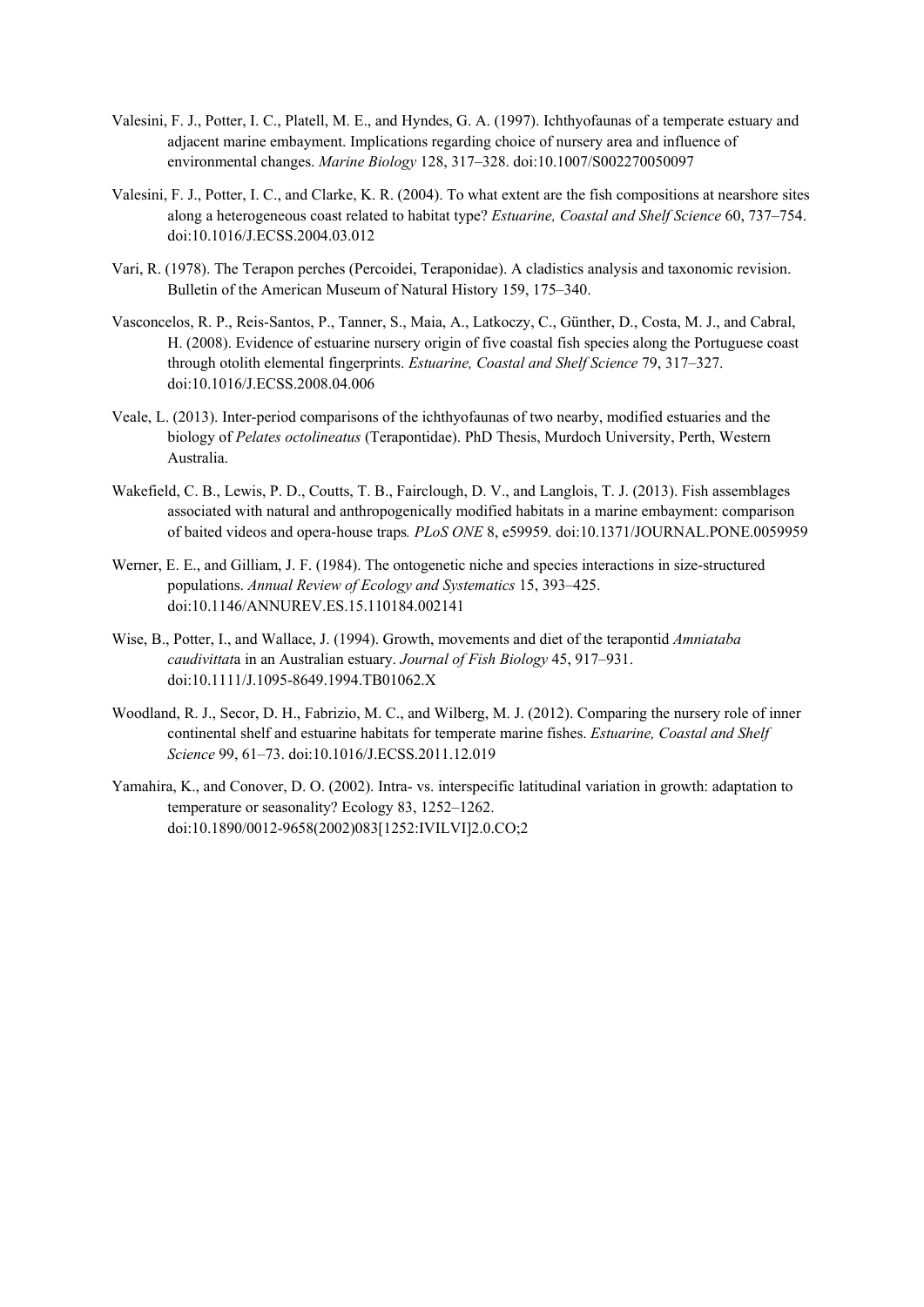**Fig. 1.** Maps showing the sampling region in western Australia (denoted by arrow in box) and the locations in which *Pelates octolineatus* was sampled and particularly in Mangles Bay and Safety Bay. The arrows in Mangles Bay and Safety Bay identify the midpoints of the  $\sim$ 1 km long stretches sampled in those bays.

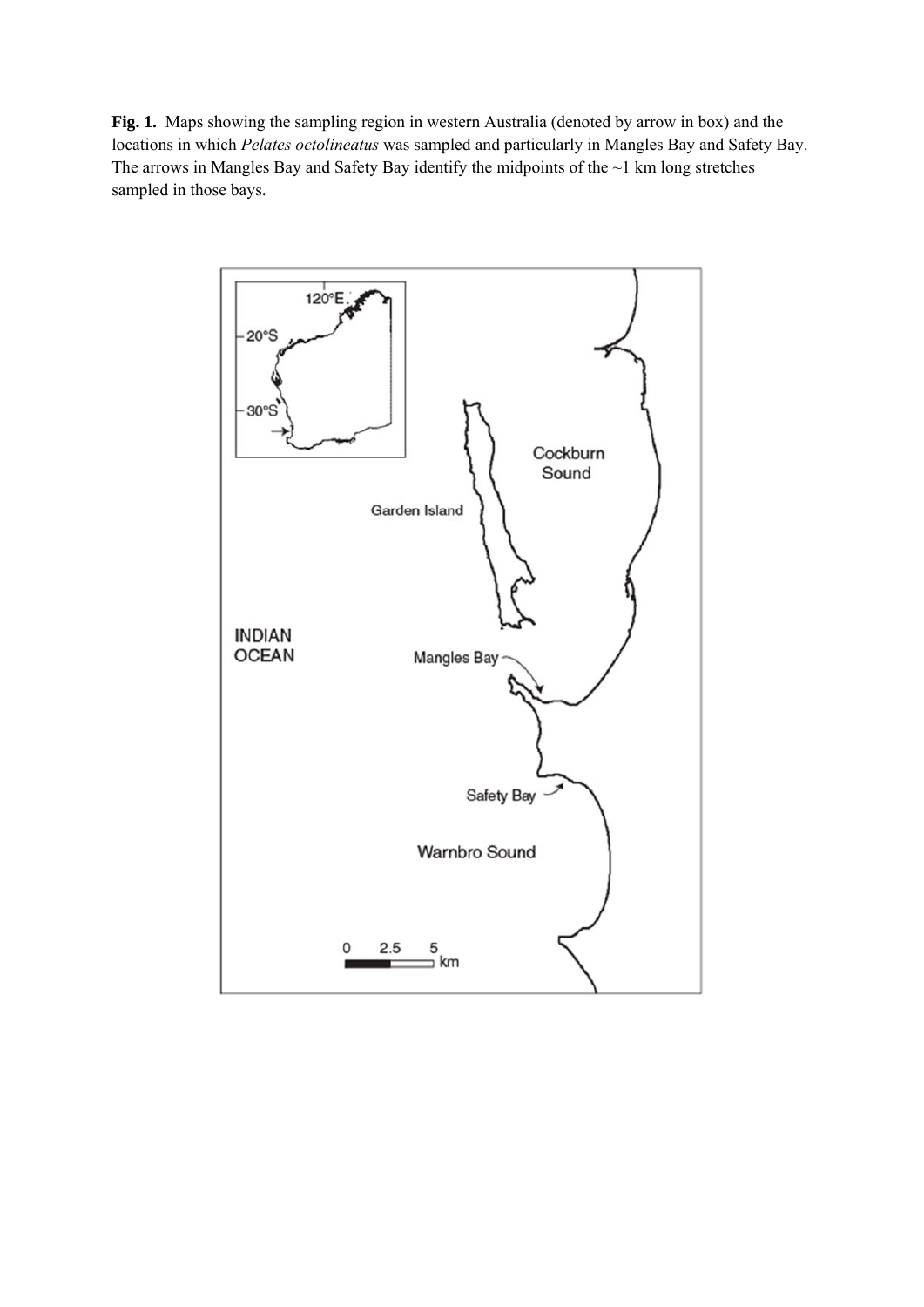**Fig. 2.** (*a*) Mean water temperature in Mangles Bay and Safety Bay  $\pm$  1 s.e. and (*b*) mean daylight hours  $\pm 1$  s.e. in the sampling region. Mean temperatures for each calendar month were derived from measurements made on the different sampling occasions in each month between March 2009 and February 2011. Mean monthly daylight durations were derived from data for March 2009 to February 2011, which were extracted from the website www.timeanddate.com. Closed rectangles on the *x*-axis refer to winter and summer months and open rectangles to spring and autumn months.

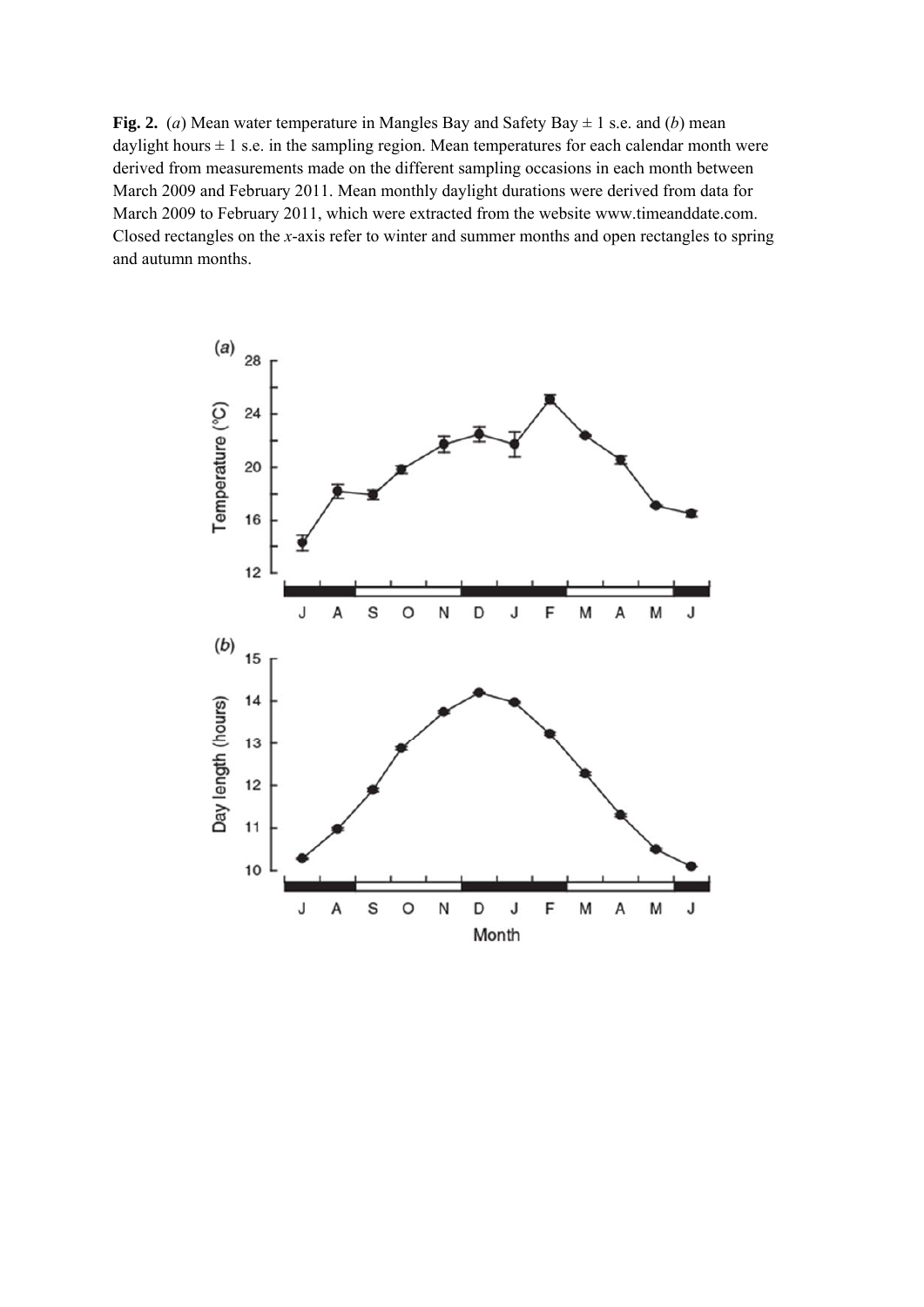**Fig. 3.** Mean monthly marginal increments ± 1 s.e. for sectioned otoliths of *Pelates octolineatus* with different numbers of opaque zones. Sample sizes for each month are shown above each monthly mean. Closed rectangles on the *x*-axis refer to winter and summer months and open rectangles to spring and autumn months.

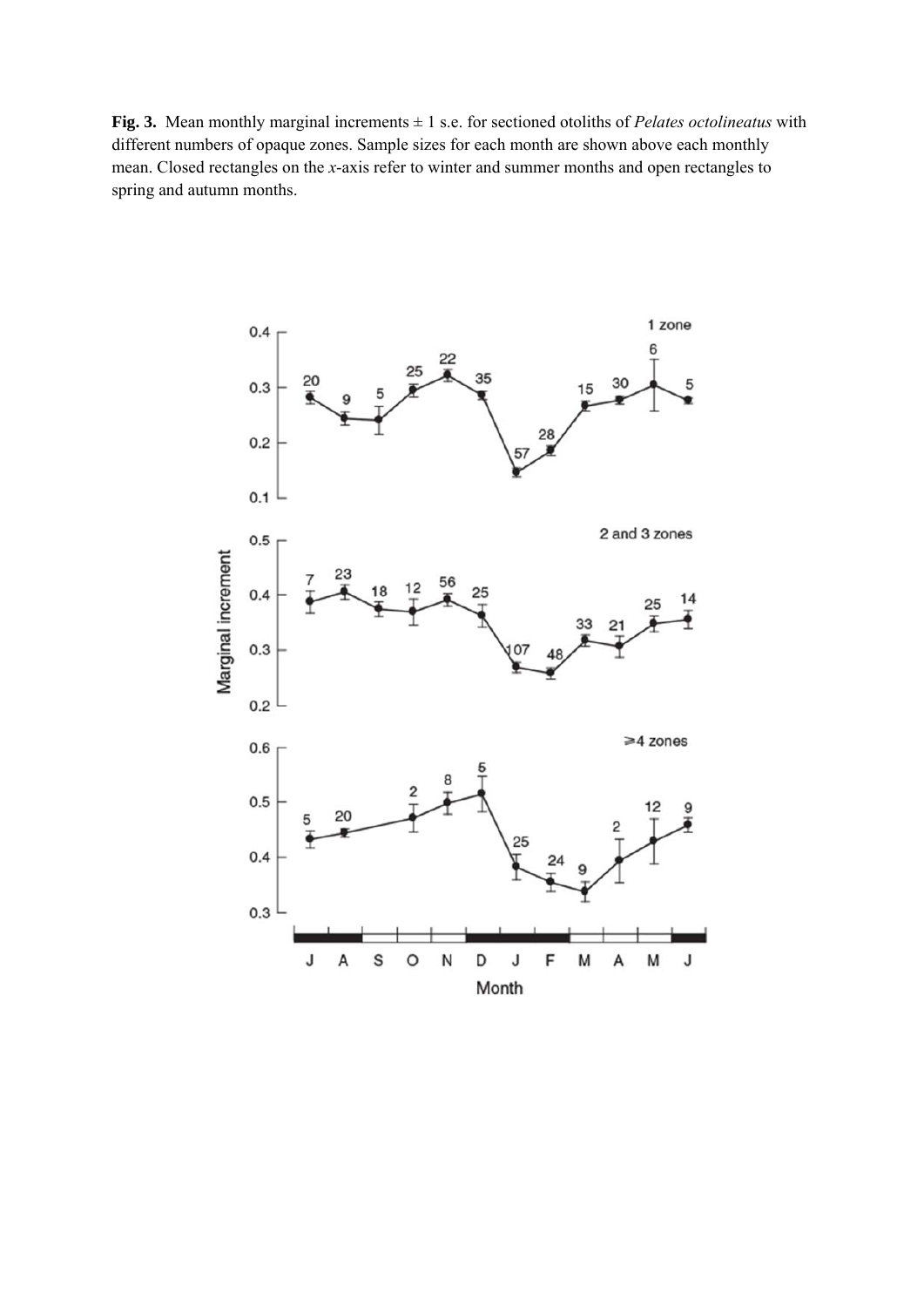**Fig. 4.** Mean number of fish per sample (open squares)  $\pm$  1 s.e. and mean total length (closed circles) ± 1 s.e. of *Pelates octolineatus*, derived from samples obtained using the 21.5-m seine net in nearshore, shallow waters of Mangles Bay in each calendar season between autumn 2009 and summer 2011. The sequence commences in summer when the new 0+ recruits first appear in samples.

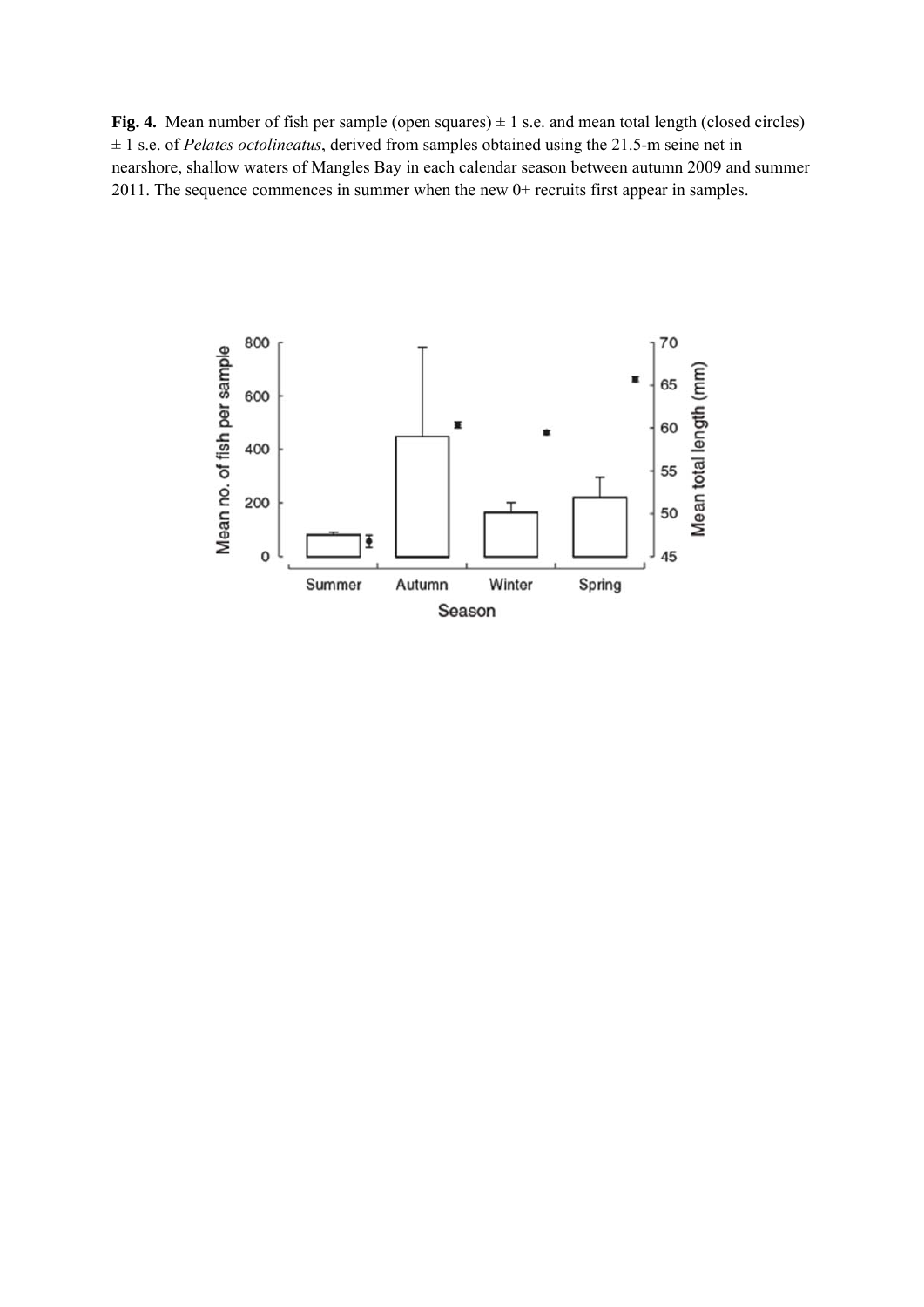Unsexed Females Males  $(c)$  <sub>400</sub>  $(a)$ 4000 Seine net Rod and line 3000 300 **Numbers**  $n = 1528$  $n = 5267$ 2000 200 1000 100  $\mathbf 0$  $\mathbf{o}$ 25 50 75 100 125 150 175 100 125 150 175 200 225 250 275  $\mathbf 0$ Total length (mm) Total length (mm)  $\left(d\right)_{400}$ (b)  $4000$ 3000 300 Numbers  $n = 3949$  $n = 1368$ 2000 200 100 1000  $\mathbf 0$  $\circ$  $0+$  $1+$  $^{2+}$  $0+1+2+3+4+5+6+7+8+9+10+$ Age class (years) Age class (years)

**Fig. 5.** Length and age-frequency distributions for *Pelates octolineatus* caught by (*a*, *b*) the 21.5-m seine net and (*c*, *d*) rod and line.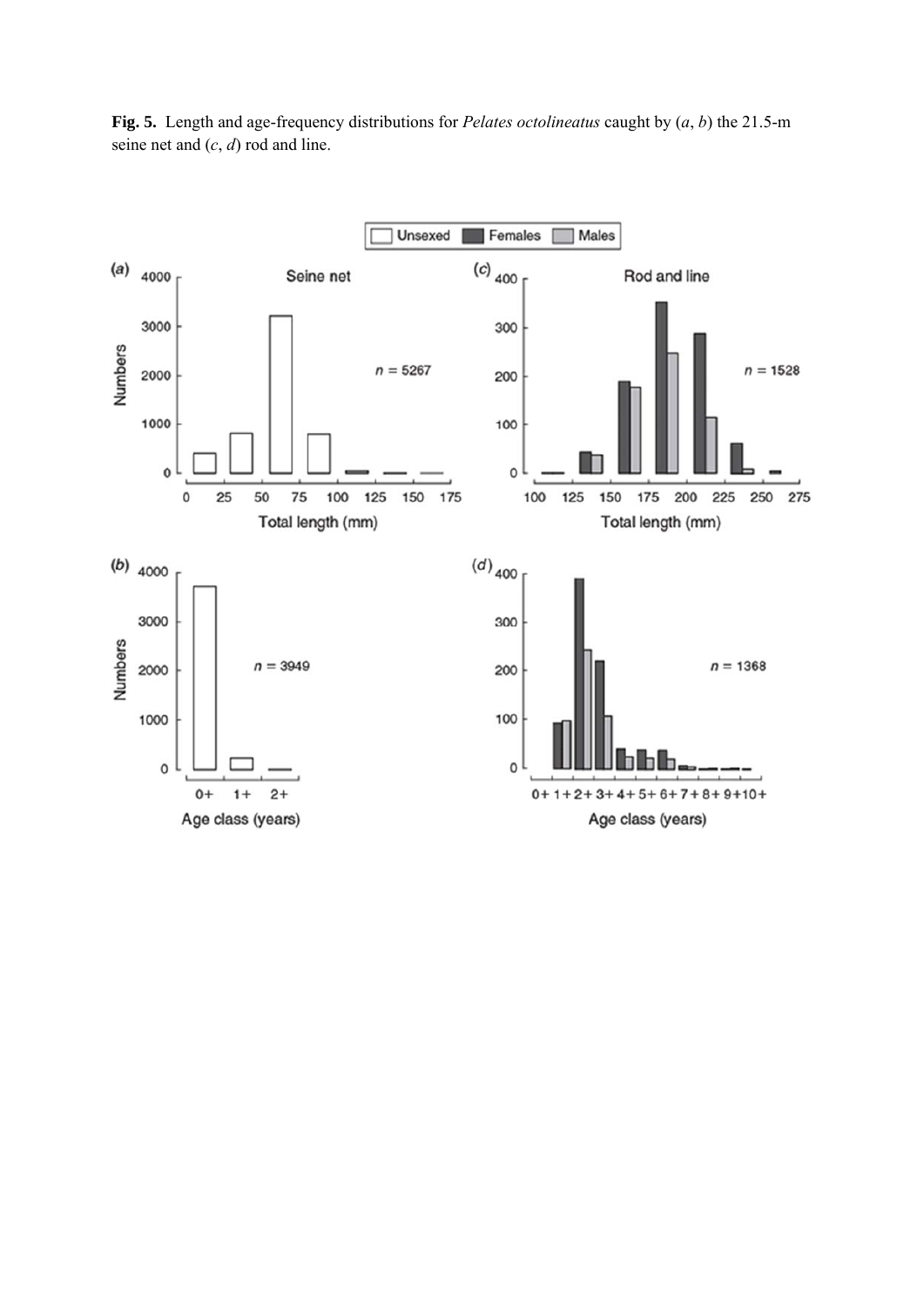**Fig. 6.** Monthly length–frequency distributions for different age classes of female *Pelates octolineatus* caught by the 21.5-m seine net and by rod and line. *n*, sample size. Note that, as fish <100 mm TL could not be sexed, they were randomly assigned, in equal proportions, to the female and male datasets and thus those shown in this figure and in Figs 7 and 8 are those assigned as females.

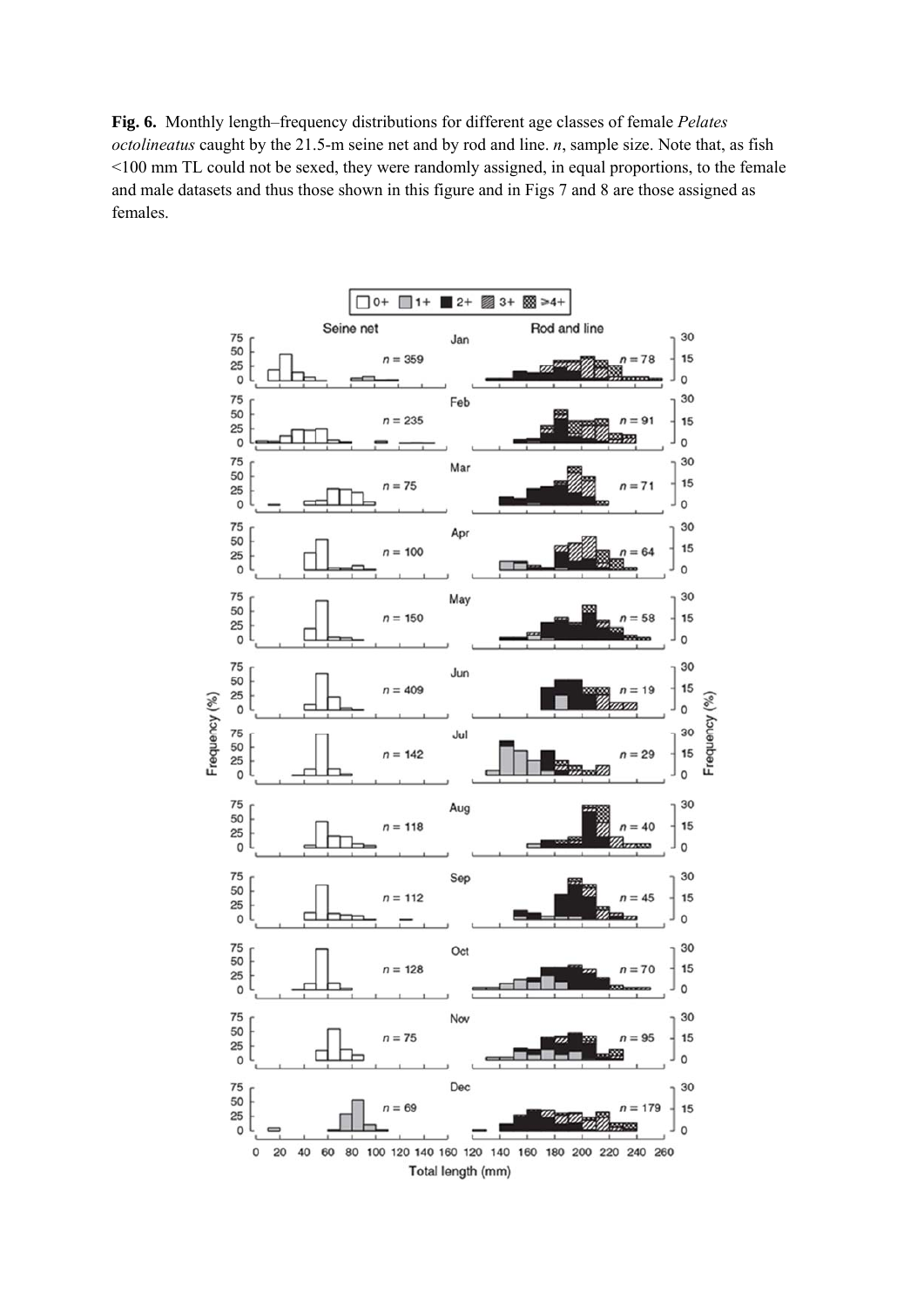**Fig. 7.** (*a*) Traditional von Bertalanffy growth, (*b*) enhanced von Bertalanffy curve and (*c*) sine curve-based seasonal growth model fitted to the lengths at age of female *Pelates octolineatus*. The corresponding standardised residuals for each growth curve are shown in (*d*–*f*) respectively.

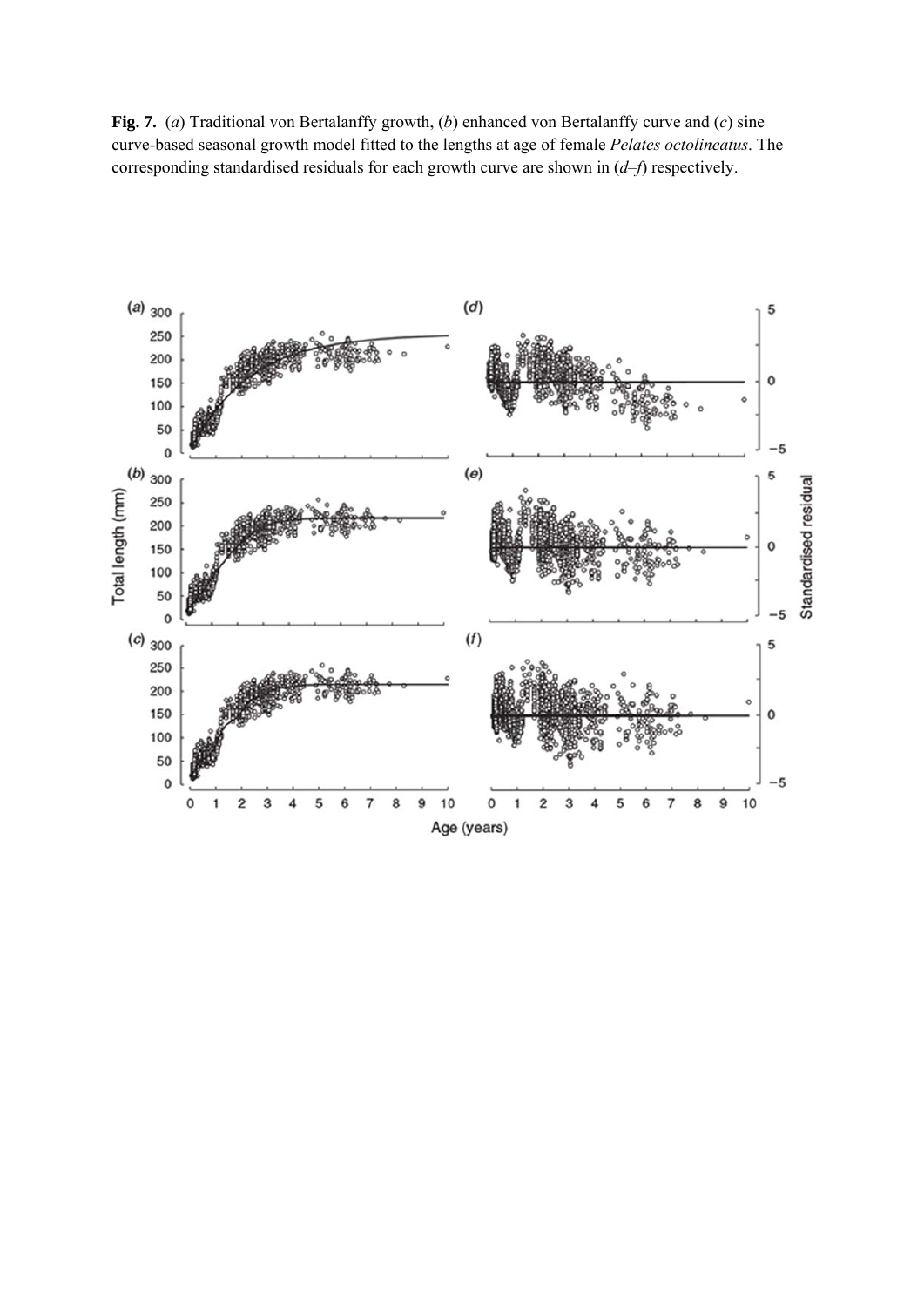**Fig. 8.** Relationship between the instantaneous rate of growth and age of female *Pelates octolineatu*s, derived using the sine curve-based seasonal growth model.

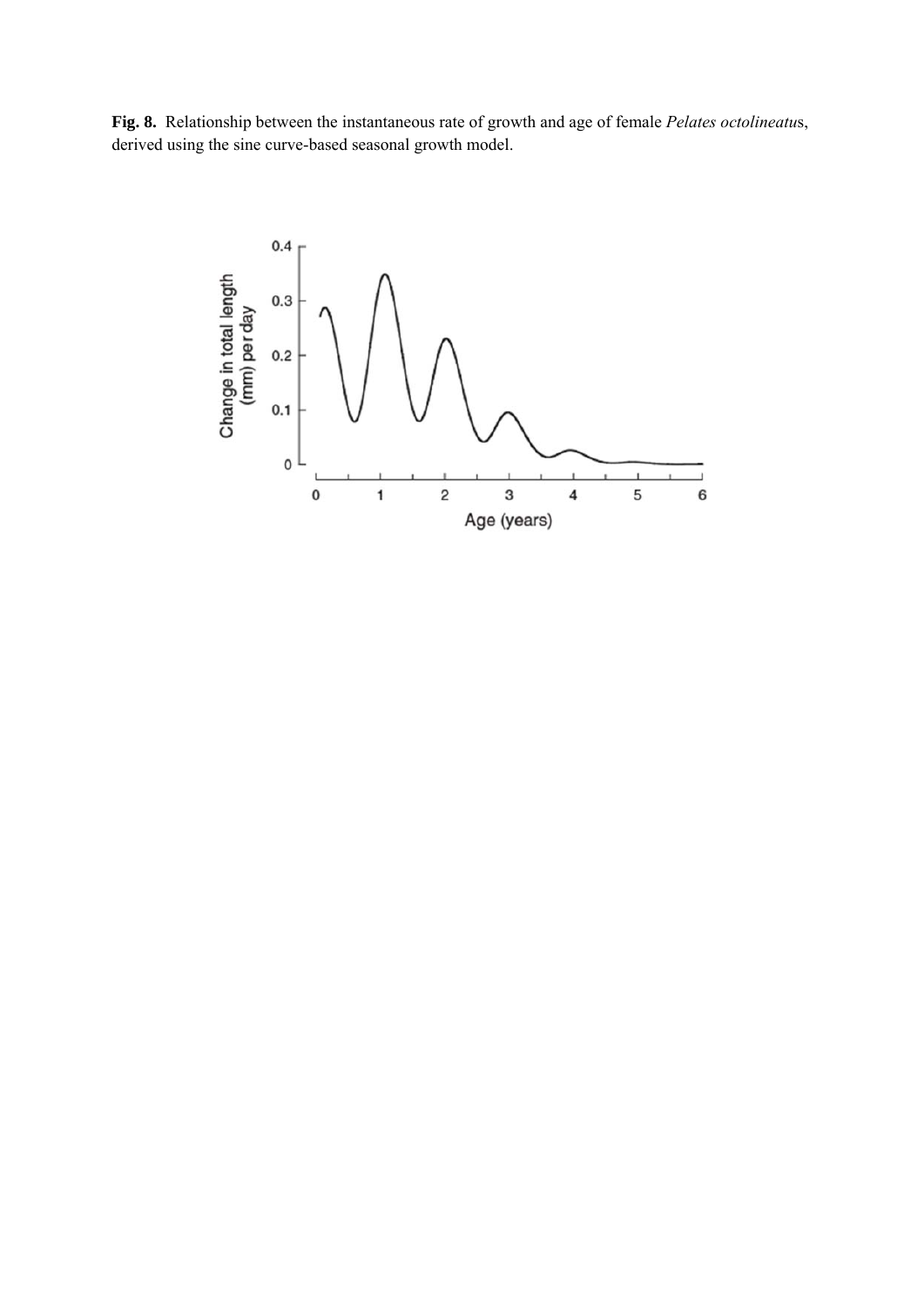**Fig. 9.** Mean monthly gonadosomatic indices  $(GSI) \pm 1$  s.e. (black lines) and monthly percentage frequencies of occurrence of stages III–VIII in the gonadal development of female and male *Pelates octolineatus* (≥TL<sub>50</sub> at maturity). Sample size for each sex in each month are given. Closed rectangles on the *x*-axis refer to winter and summer months and open rectangles to spring and autumn months.

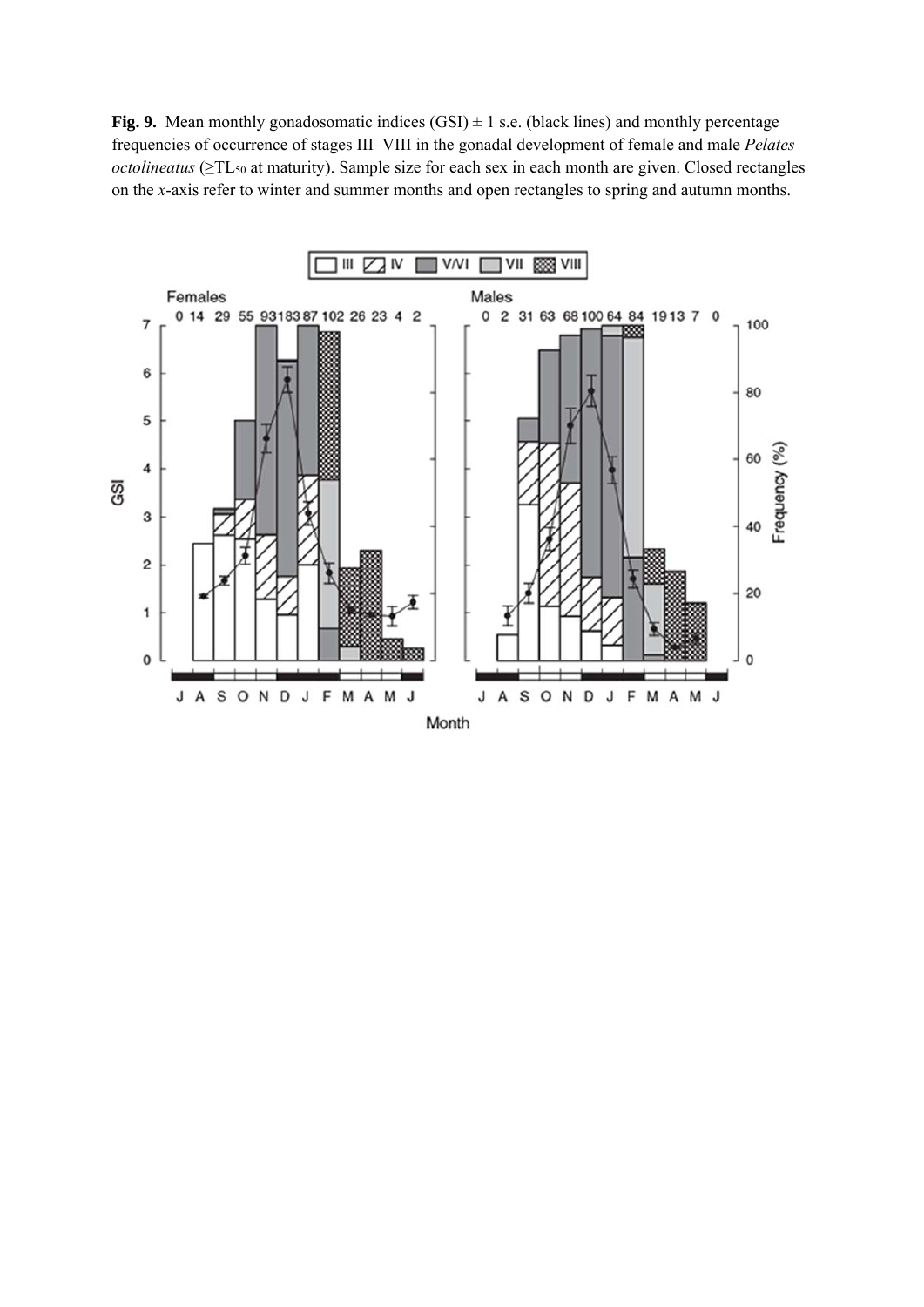**Fig. 10.** Percentage frequency of occurrence of (*a*) females and (*b*) males of *Pelates octolineatus* with mature gonads, i.e. stages III–VIII (grey histograms), in sequential 10-mm length classes (*c*, *d*) at 1, 2, 3 years old, etc., derived from data obtained during the main months of the spawning period. Logistic curves (solid lines) and the ±95% confidence limits (dotted lines) represent the probability that a given fish of a given length is mature. Sample sizes are shown above each bar.

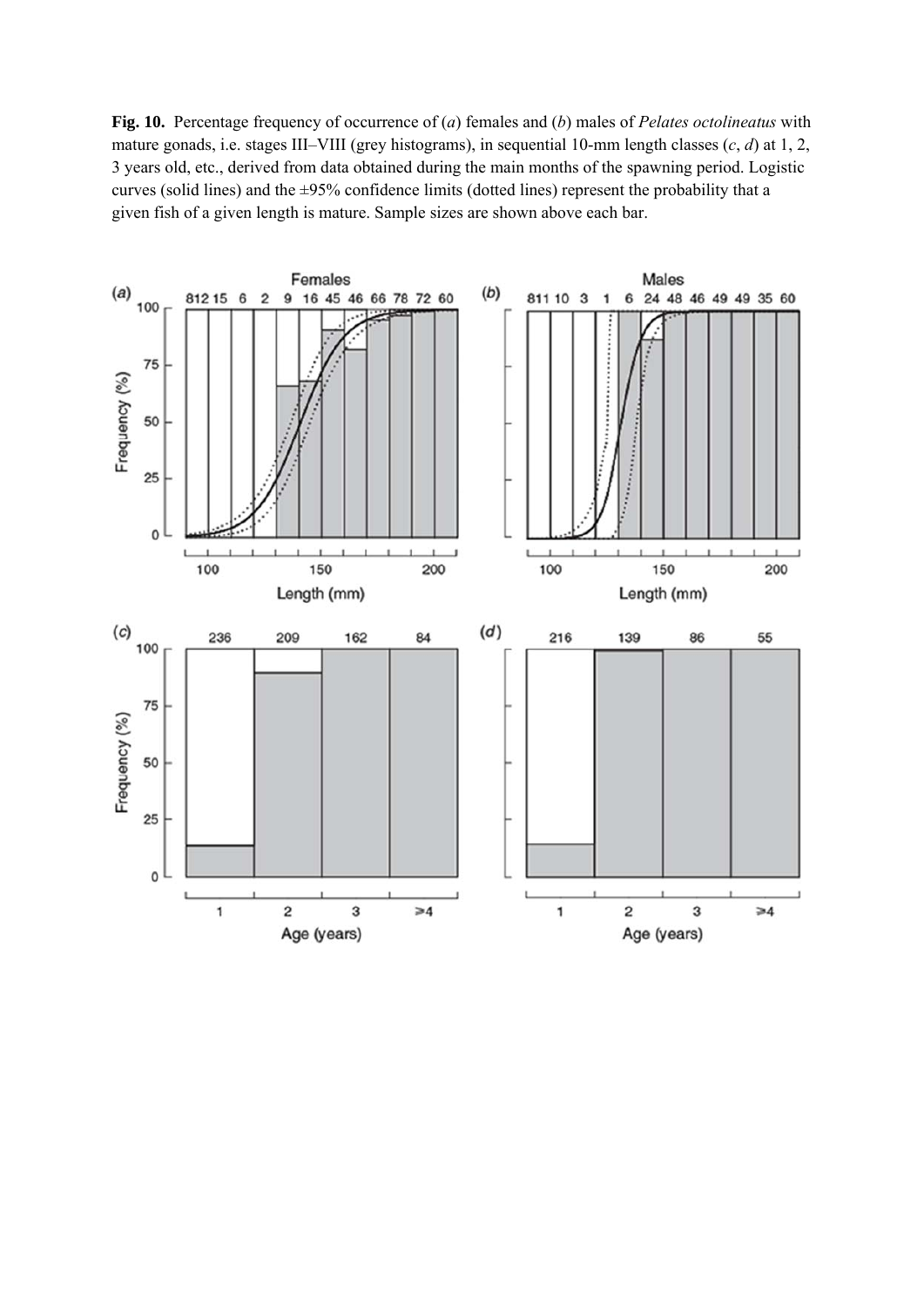## **Table 1. Parameters and 95% confidence intervals (CI), negative log-likelihood (NLL) and Akaike's information criterion (AIC) for the fits of the lengths at ages of female and male** *Pelates octolineatus* **to traditional and enhanced von Bertalanffy growth curves, and the sine curve-based seasonal growth model**

*L*∞ is the asymptotic total length (mm), *k* is the growth coefficient (year<sup>-1</sup>), *t*<sub>0</sub> is the hypothetical age (years) at which fish would have zero length,  $k_1$  and  $k_2$  represent the coefficients of the linear relationship of  $k$  with age, and  $C$  and  $t_c$  relate to the seasonality in growth.  $n$ , sample size. Note that, taking the number of parameters into account, the model with the lowest AIC provides the best fit

| Model                              | Parameter         | Females       |                               | Males         |                               |
|------------------------------------|-------------------|---------------|-------------------------------|---------------|-------------------------------|
|                                    |                   | Estimate      | 95% CI                        | Estimate      | 95% CI                        |
| <b>Traditional von Bertalanffy</b> | $L_{\infty}$      | 255           | 249, 261                      | 243           | 237, 249                      |
|                                    | k                 | 0.44          | 0.42, 0.46                    | 0.43          | 0.41, 0.45                    |
|                                    | $t_0$             | $-0.07$       | $-0.08, -0.05$                | $-0.10$       | $-0.12, -0.09$                |
|                                    | <b>NLL</b>        | 12375         |                               | 10 997        |                               |
|                                    | AIC               | 24759         |                               | 22 003        |                               |
| <b>Enhanced</b> von Bertalanffy    | $L_{\infty}$      | 217           | 217, 217                      | 205           | 205, 206                      |
|                                    | $k_1$             | $1.18 E^{-3}$ | 6.45 $E^{-4}$ , 1.13 $E^{-2}$ | $1.07 E^{-3}$ | $7.54 E^{-4}$ , $9.46 E^{-3}$ |
|                                    |                   | $-0.75$       | $-0.75, -0.72$                | $-0.78$       | $-0.79, -0.76$                |
|                                    | $\frac{t_0}{k_2}$ | 0.17          | 0.17, 0.17                    | 0.17          | 0.17, 0.17                    |
|                                    | <b>NLL</b>        | 11854         |                               | 10 60 6       |                               |
|                                    | <b>AIC</b>        | 23717         |                               | 21 223        |                               |
| Sine curve-based seasonal model    | $L_{\infty}$      | 215           | 212, 217                      | 203           | 200, 204                      |
|                                    | $k_1$             | 0.13          | 0.12, 0.19                    | 0.28          | 0.26, 0.29                    |
|                                    | $t_0$             | $-0.44$       | $-0.47, -0.20$                | $-0.10$       | $-0.12, -0.10$                |
|                                    | k <sub>2</sub>    | 0.18          | 0.17, 0.19                    | 0.18          | 0.17, 0.20                    |
|                                    | $\mathcal{C}$     | 0.99          | 0.99, 1.00                    | 0.99          | 0.99, 1.00                    |
|                                    | $t_{\rm c}$       | 0.10          | 0.09, 0.10                    | 0.09          | 0.08, 0.09                    |
|                                    | <b>NLL</b>        | 11565         |                               | 10 3 26       |                               |
|                                    | AIC               | 23 144        |                               | 20 6 66       |                               |